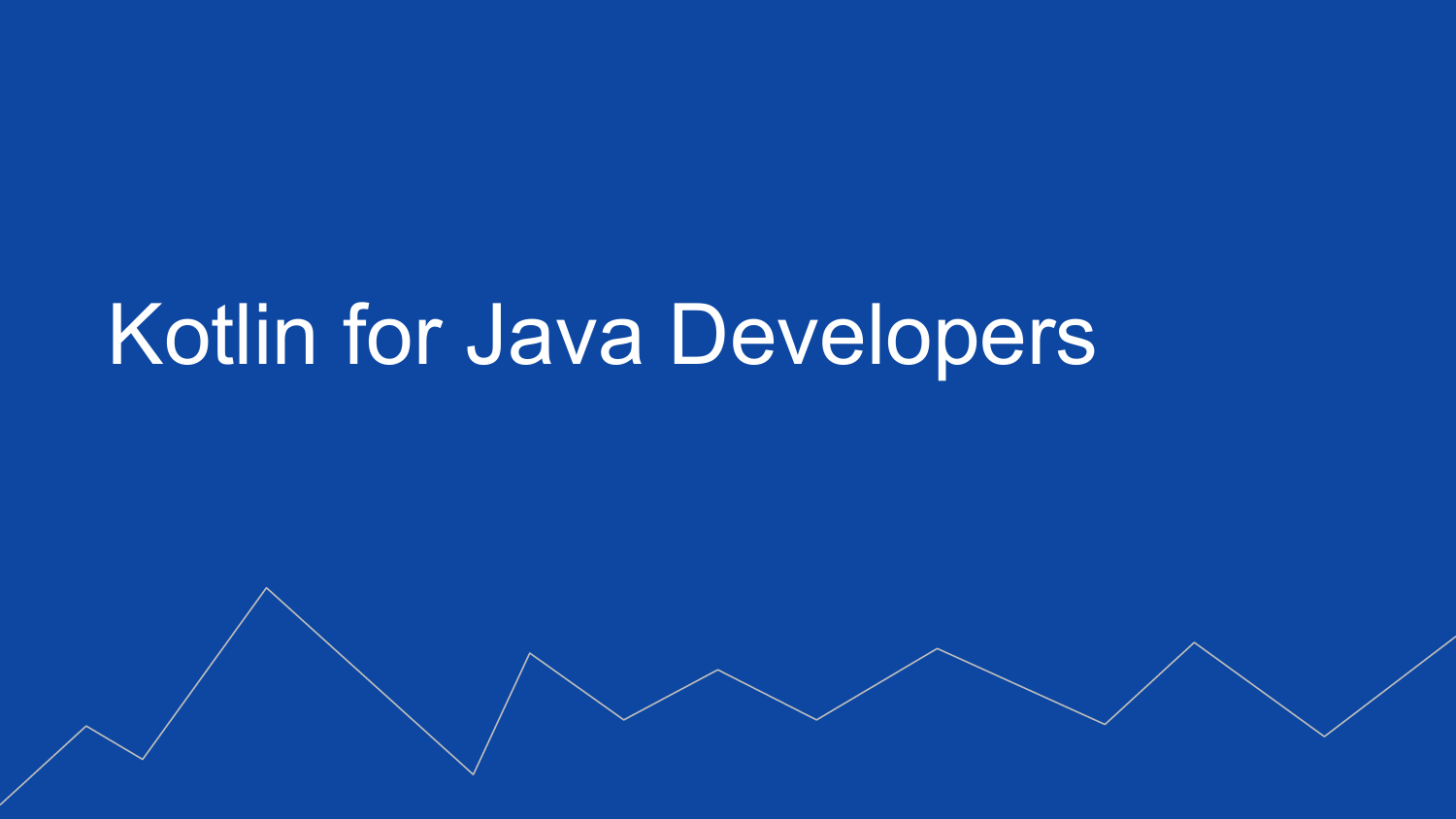## Ruslan Ibragimov

- Belarus Kotlin User Group Leader
- Java Professionals BY Leader
- FullStack Developer at ObjectStyle
- Kotliner :)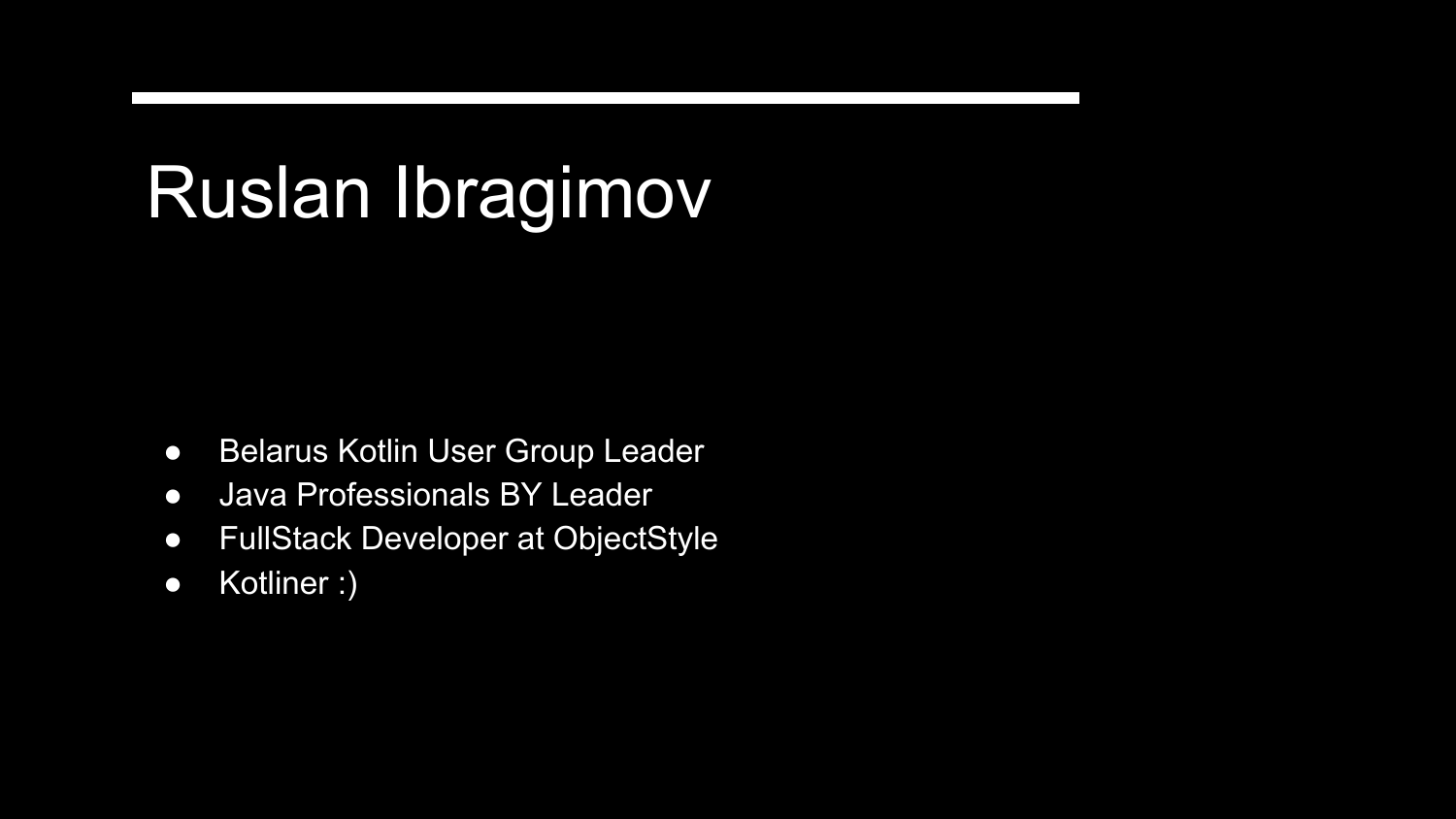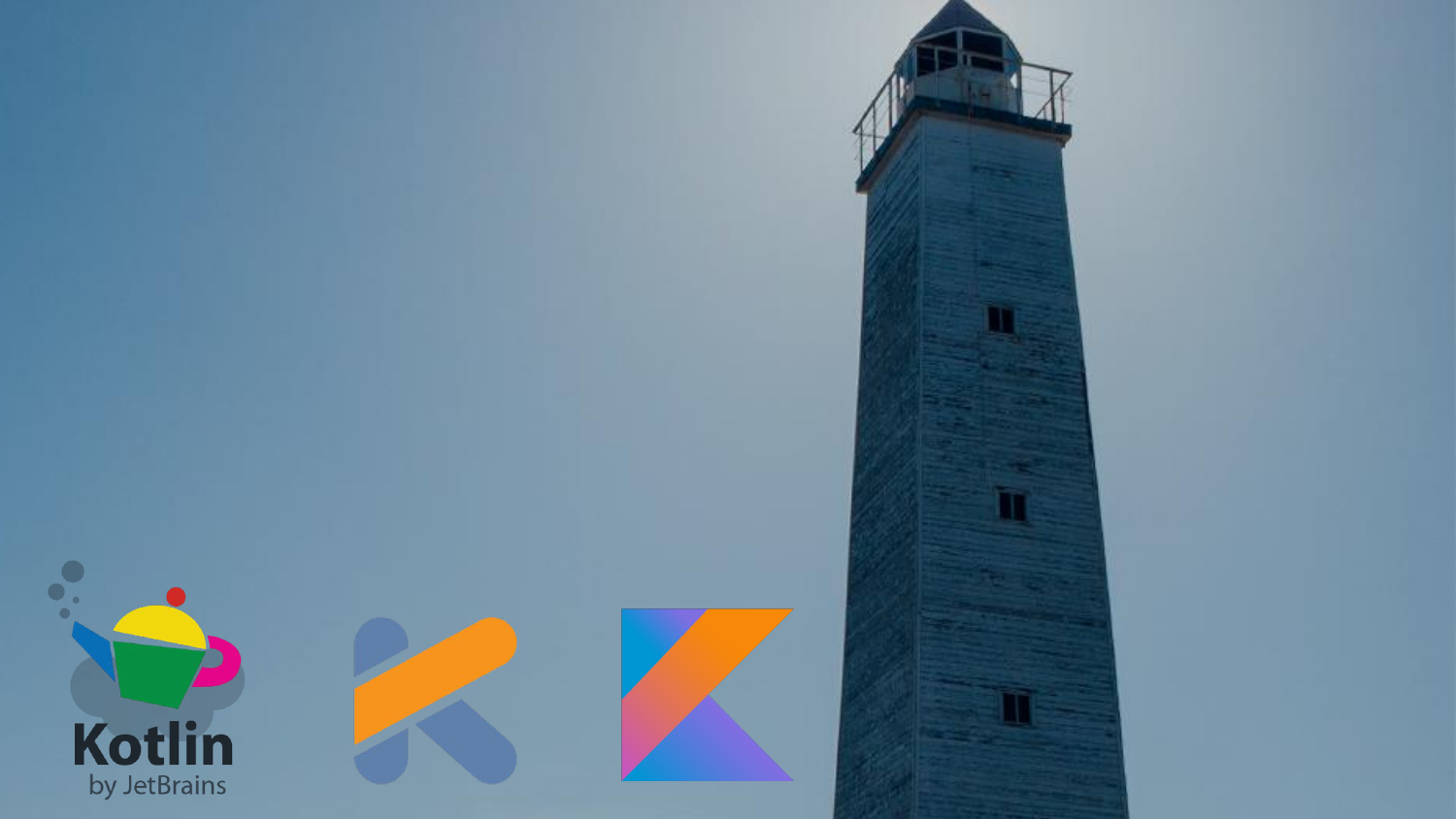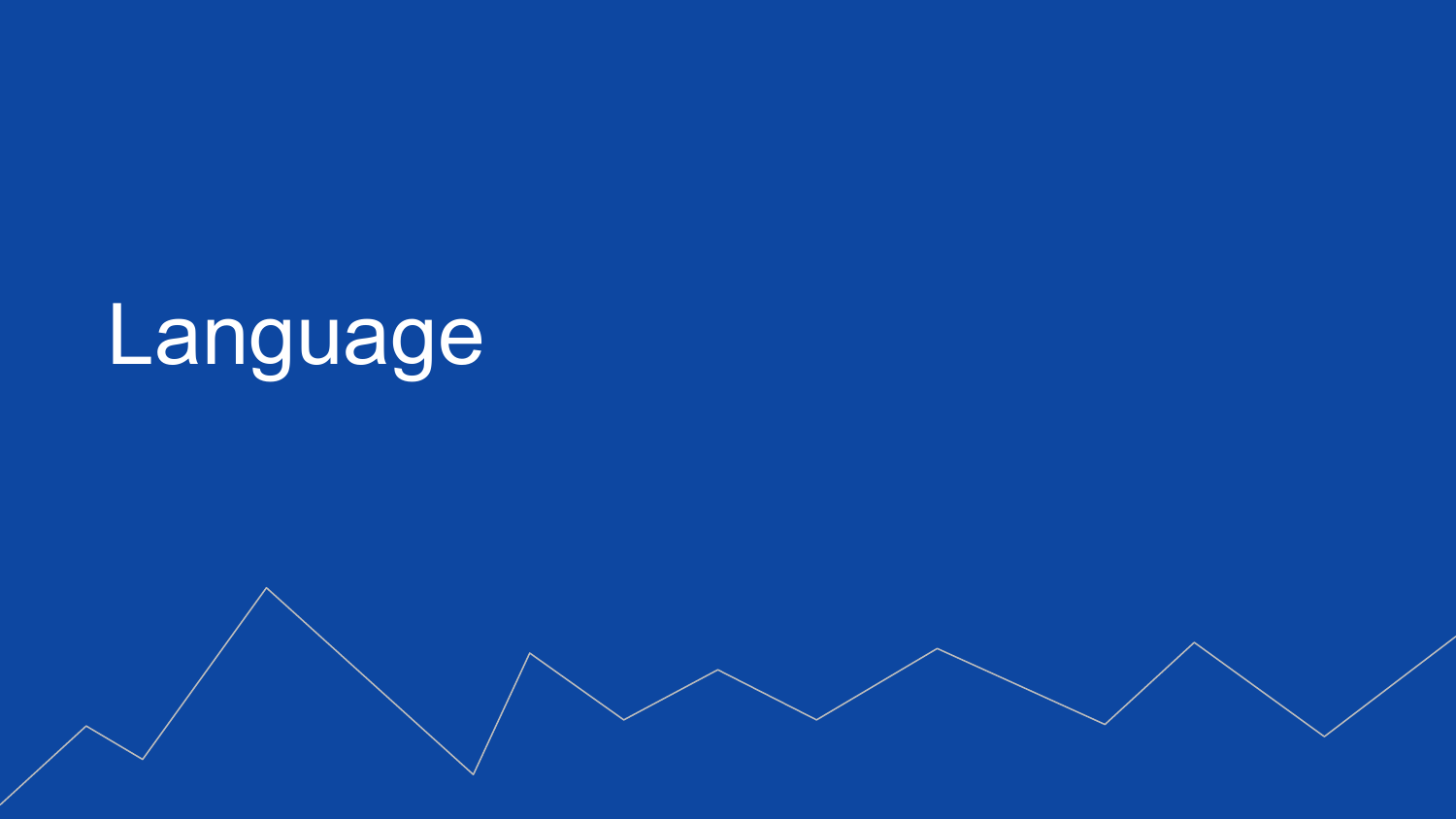### **Hello, Kotlin**

**fun** main(args: Array<String>) { *println* (**"Hi, JUG Latvia!"** ) }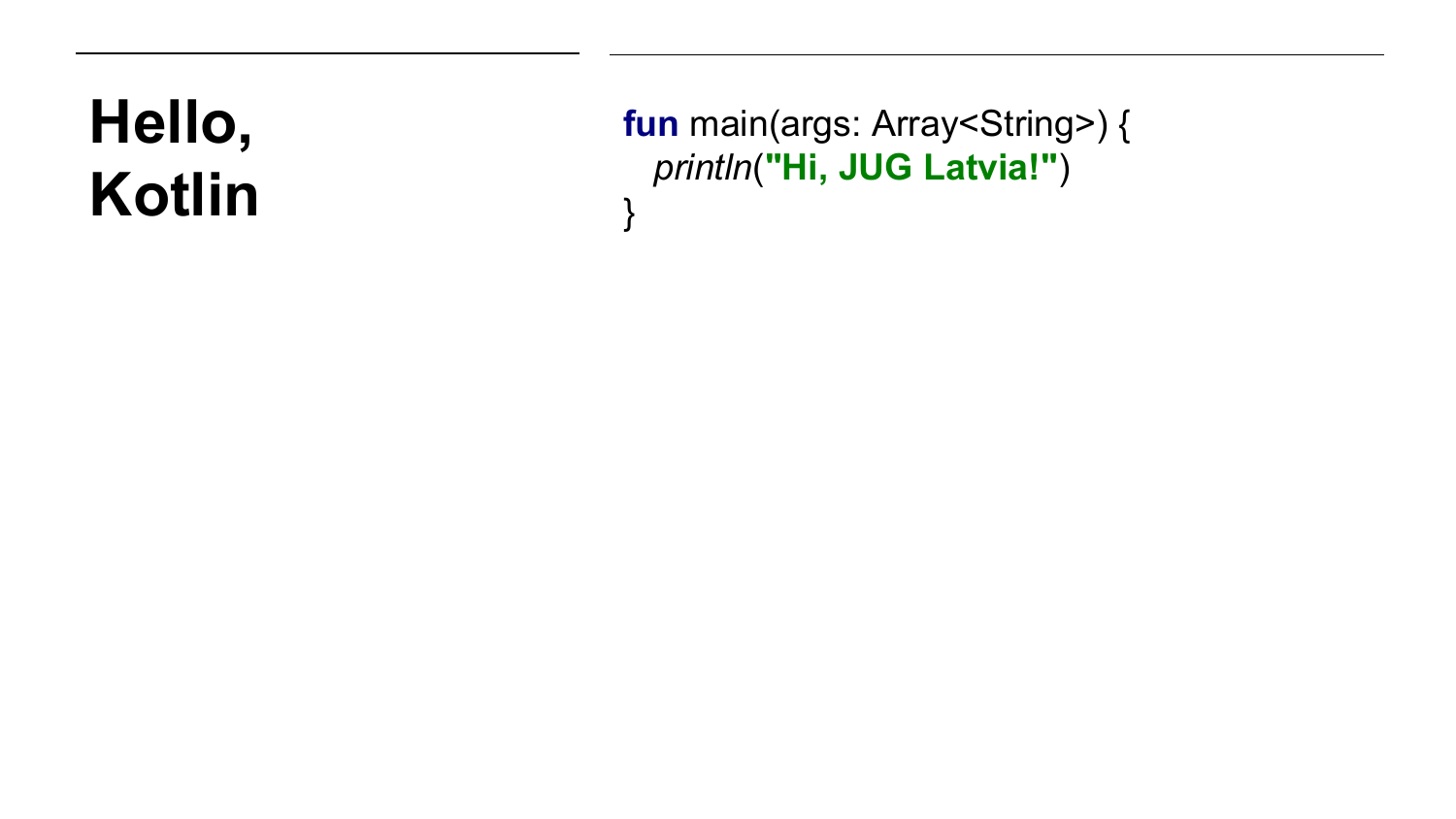### **Hello, Kotlin**

```
object Application {
  @JvmStatic
  fun main(args: Array<String>) {
 println
("Hi, JUG Latvia!"
)
 } }
class Application {
 companion object 
{
     @JvmStatic
     fun main(args: Array<String>) {
 println
("Hi, JUG Latvia!"
)
```
}

}

}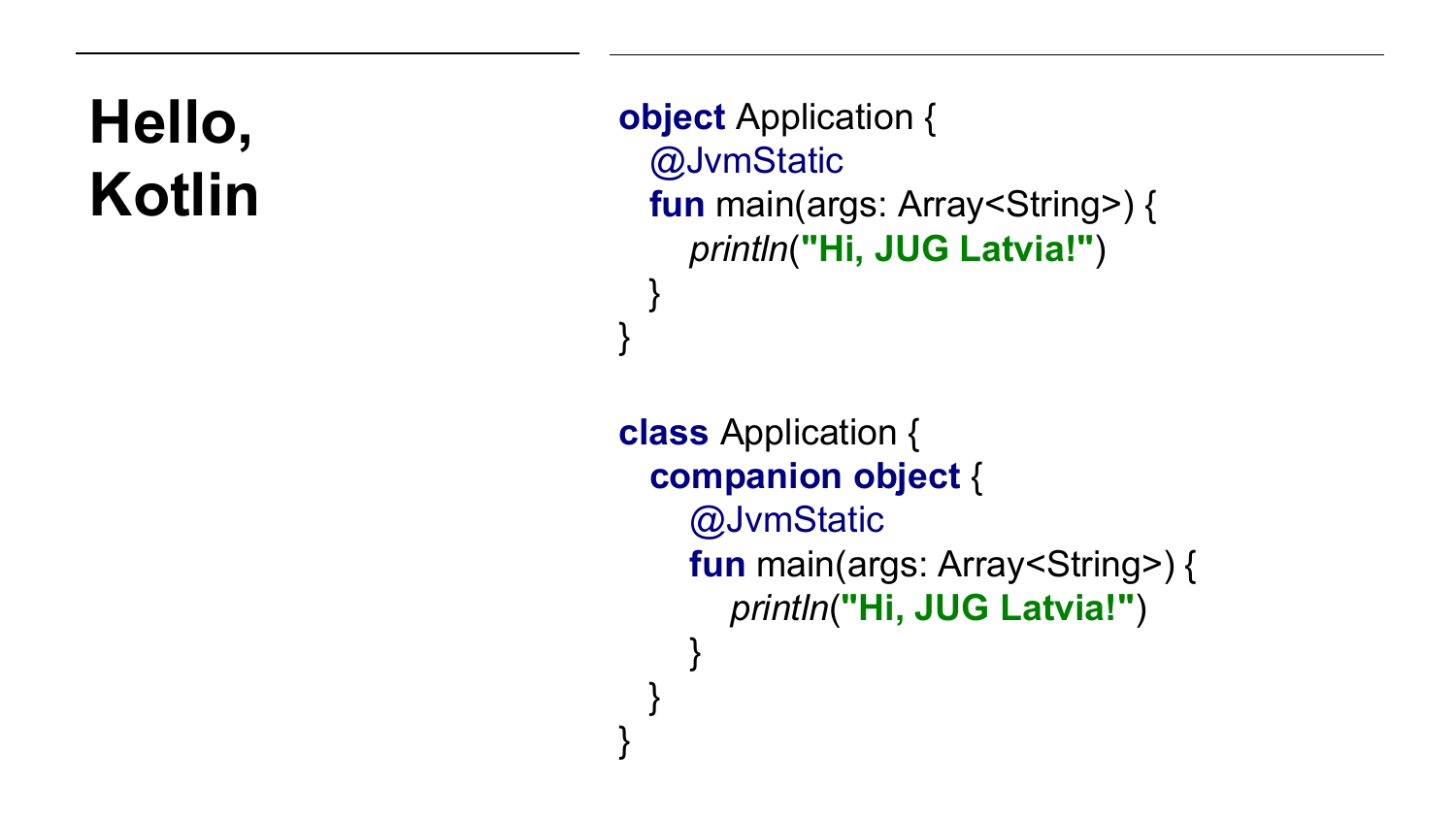#### **Write some fun**

**fun** sum(a: Int, b: Int): Int { **return** a + b }

**fun** sum(a: lnt, b: lnt) =  $a + b$ 

**fun** main(args: Array<String>) { *println*(**"Hi, JUG Latvia!"**) } fun main(args: Array<String>): Unit { *println*(**"Hi, JUG Latvia!"**) }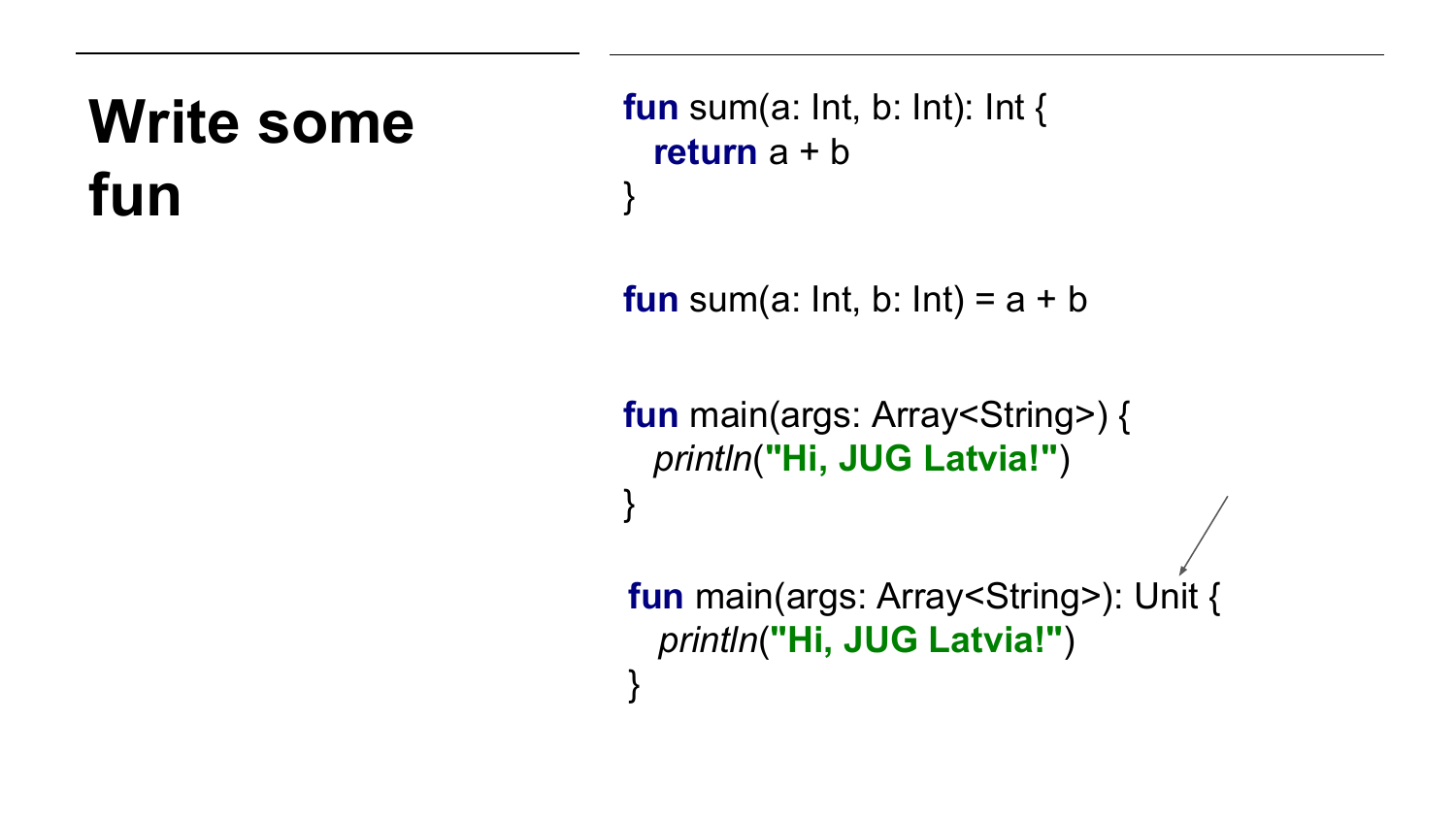#### **Write some fun**

**fun** sum(a: Int, b: Int =  $42$ ) = a + b *sum*(42)

$$
sum(a = 12, b = 42)
$$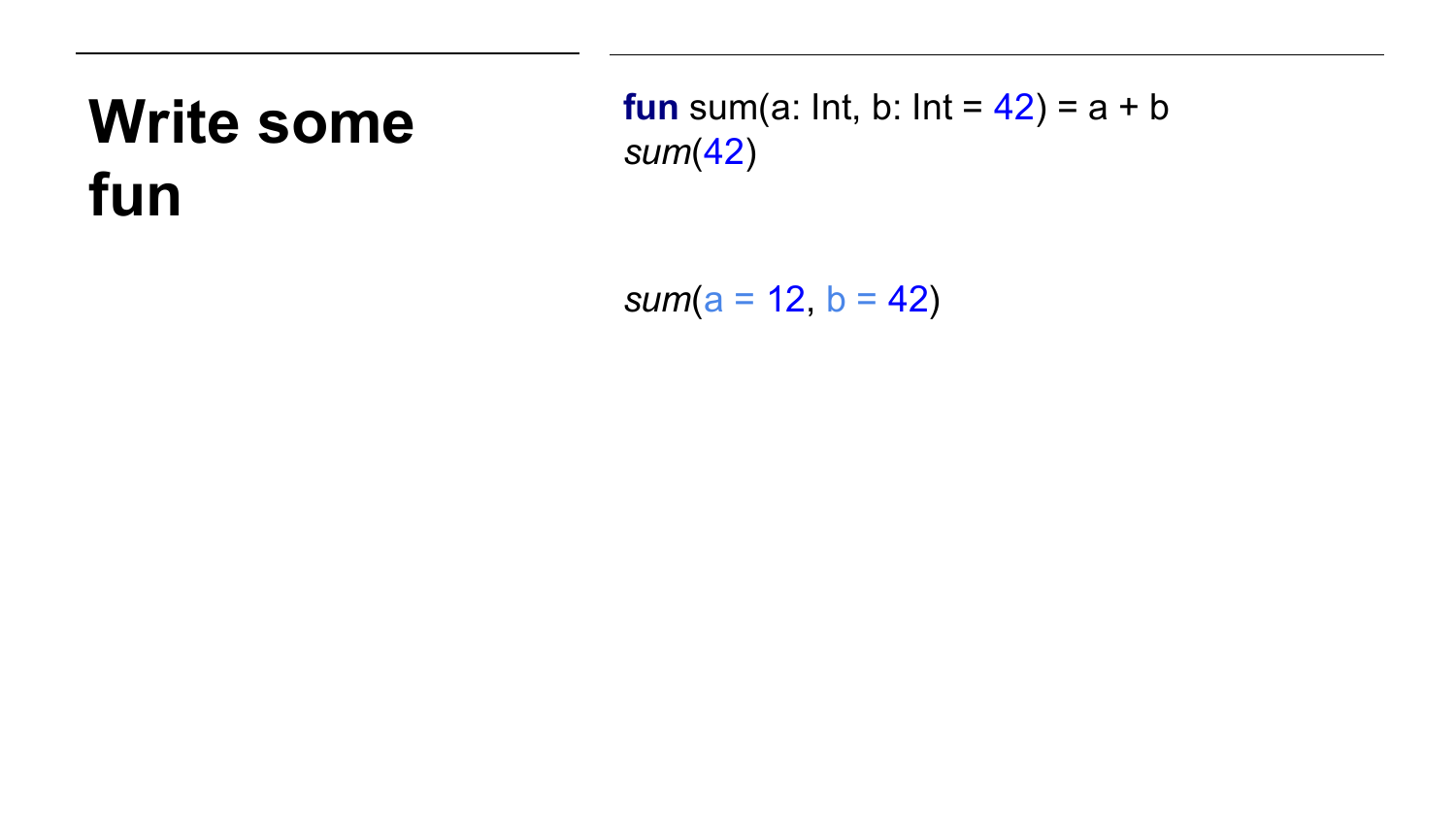#### **Local variables val** final = **"Hello"**

**var** *nonFinal* = **"Hello"**

**var** nullable: String?

**var** nullable: String? = **null**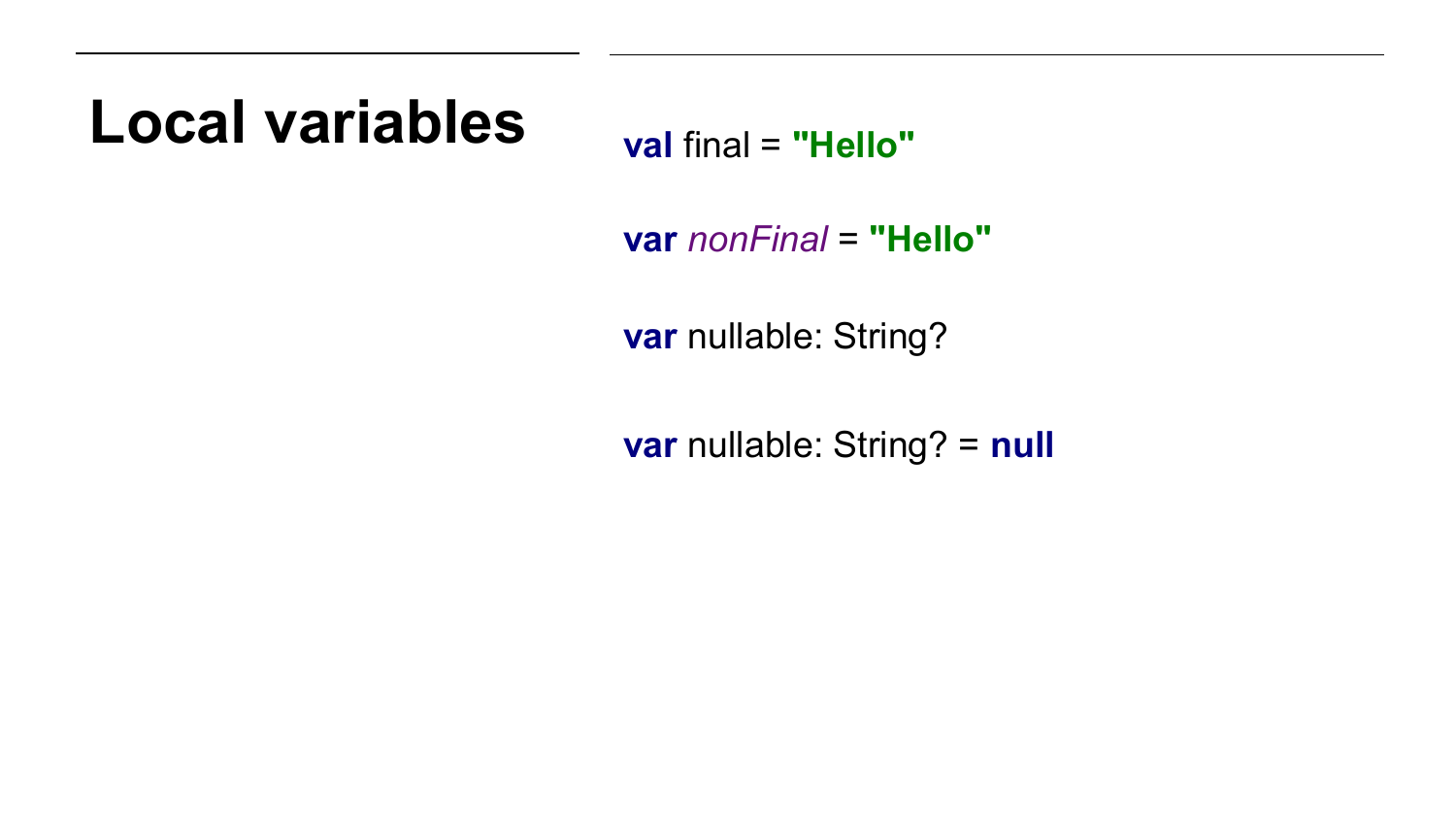### **Properties class** Service {

 @Autowired **lateinit var JpaRepository**: String }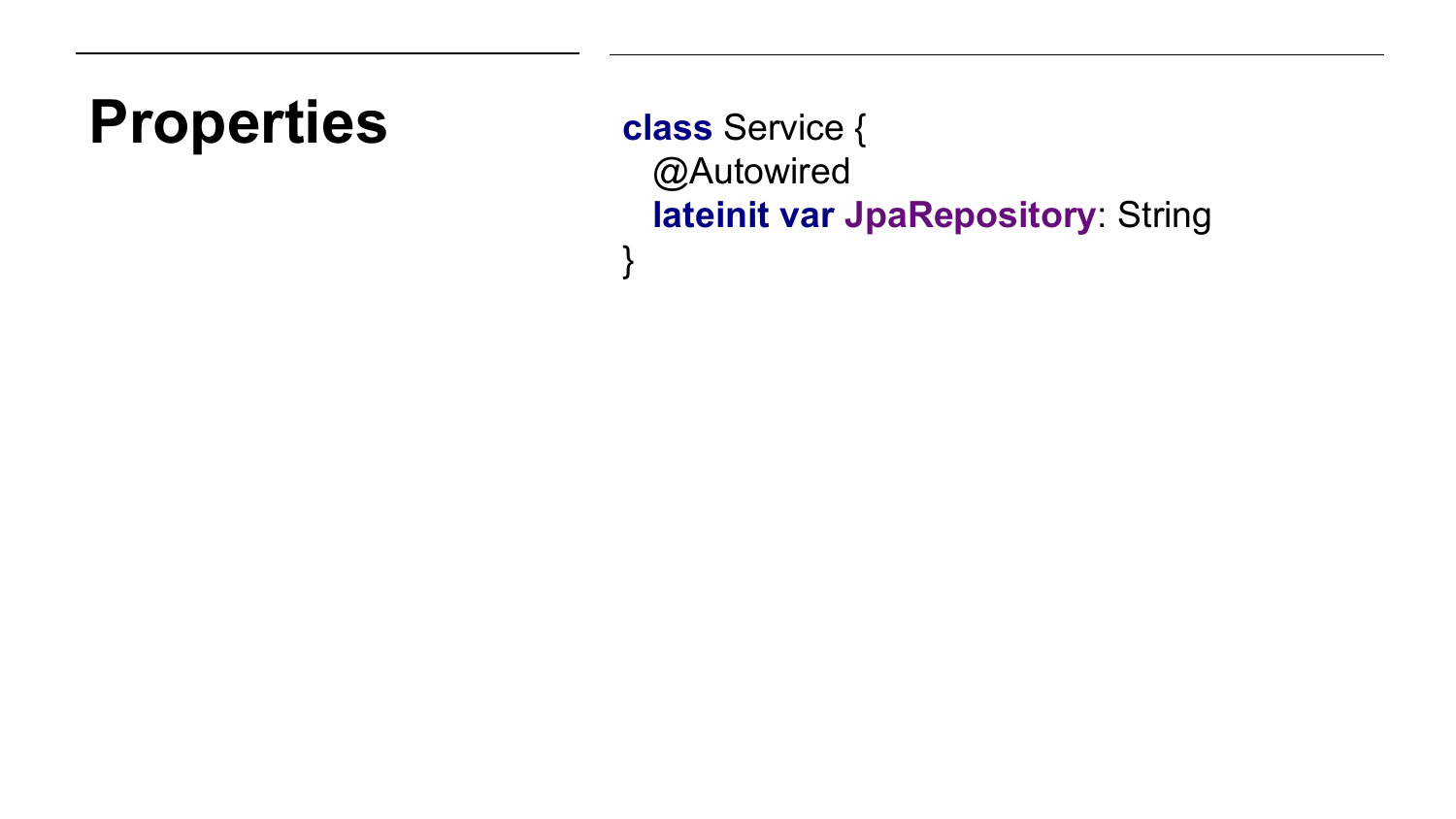#### **Strings val** text = **"Length of \$**name **is \${**name.**length}"**

**val** text = **""" |Tell me and I forget. |Teach me and I remember. |Involve me and I learn. |(Benjamin Franklin) """**.*trimMargin*()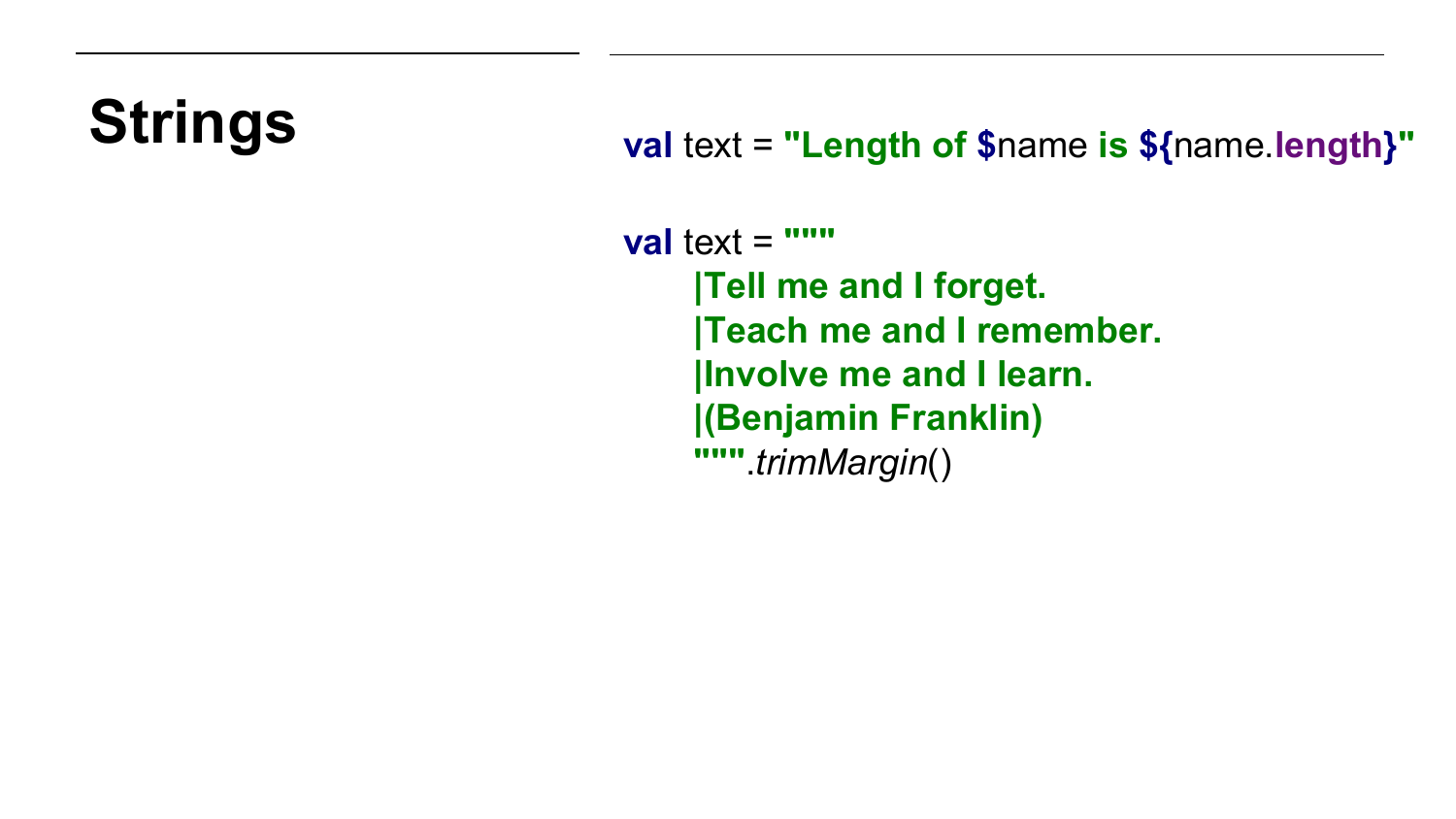#### **Null?**



*// Java, NullPointerException at Runtime* String nullable = **null**; nullable.length();

*// Compile Error: Only safe (?.) or non-null...* **var** nullable: String? = **null** nullable.**length**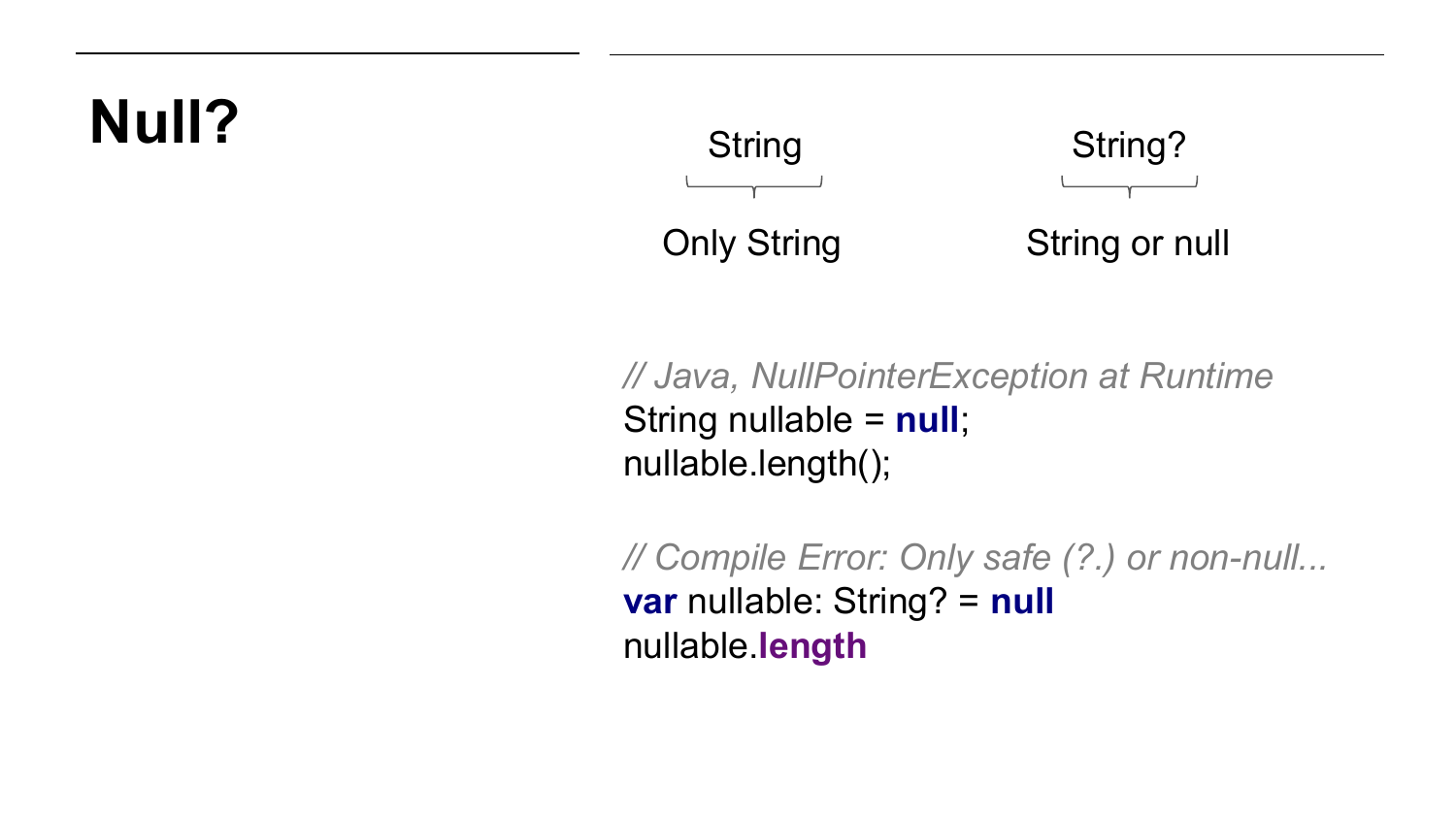**Null? var** nullable: String? = **null** 

**val** len = nullable?.**length** *// null*

**val** len = nullable!!.**length** *// KotlinNullPointerException*

**val** len = nullable?.**length** ?: 42 *// 42*

**val** len = nullable?.*let* **{** 42 **}** *// 42*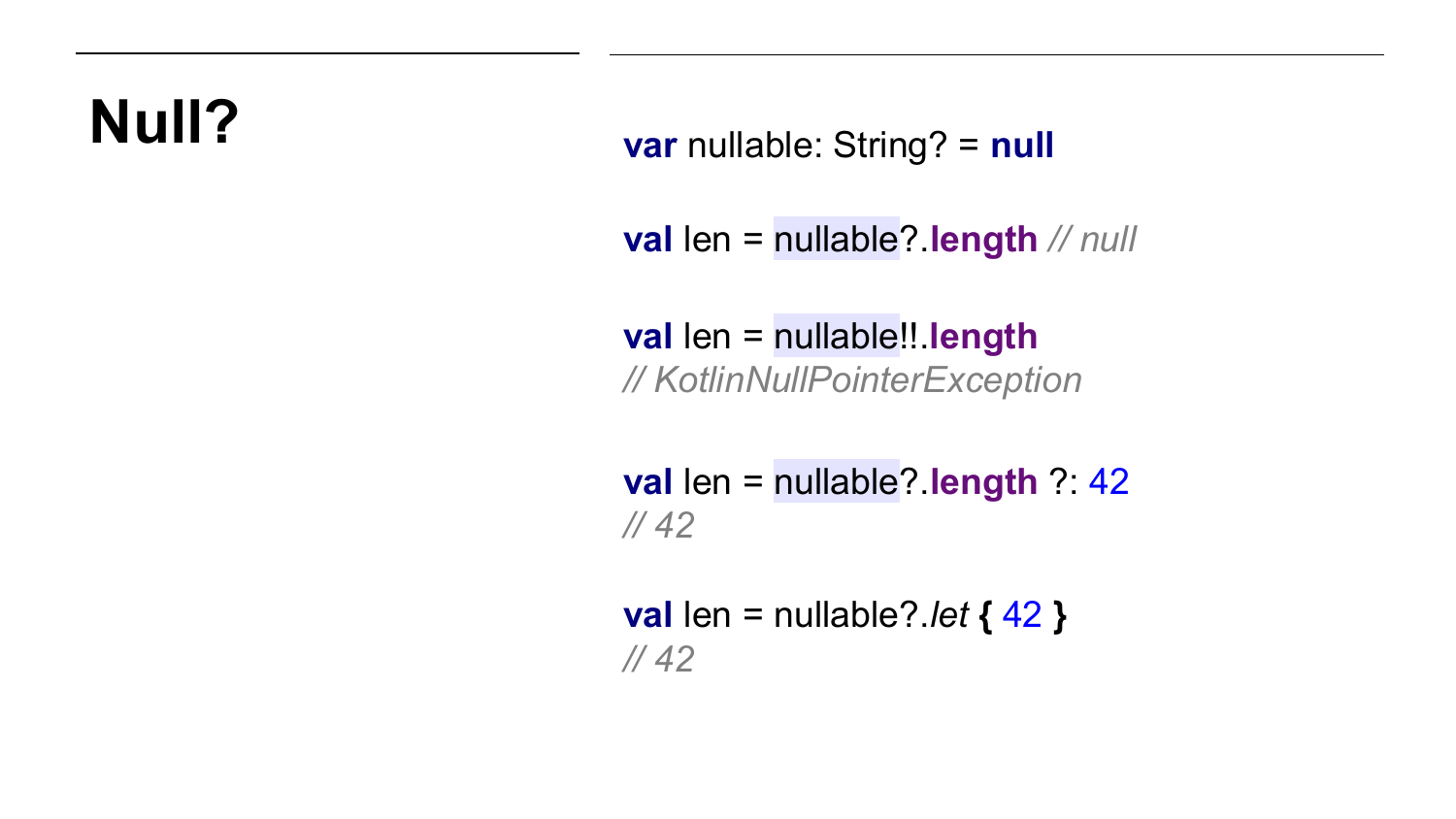**class Person(var name: String) class** Person(**val firstName**: String, **val lastName**: String) { **fun** getFullName() = **" \$firstName + \$lastName "** }

**val** person = Person(**"Ruslan"**, **"Ibragimov"** ) person.getFullName()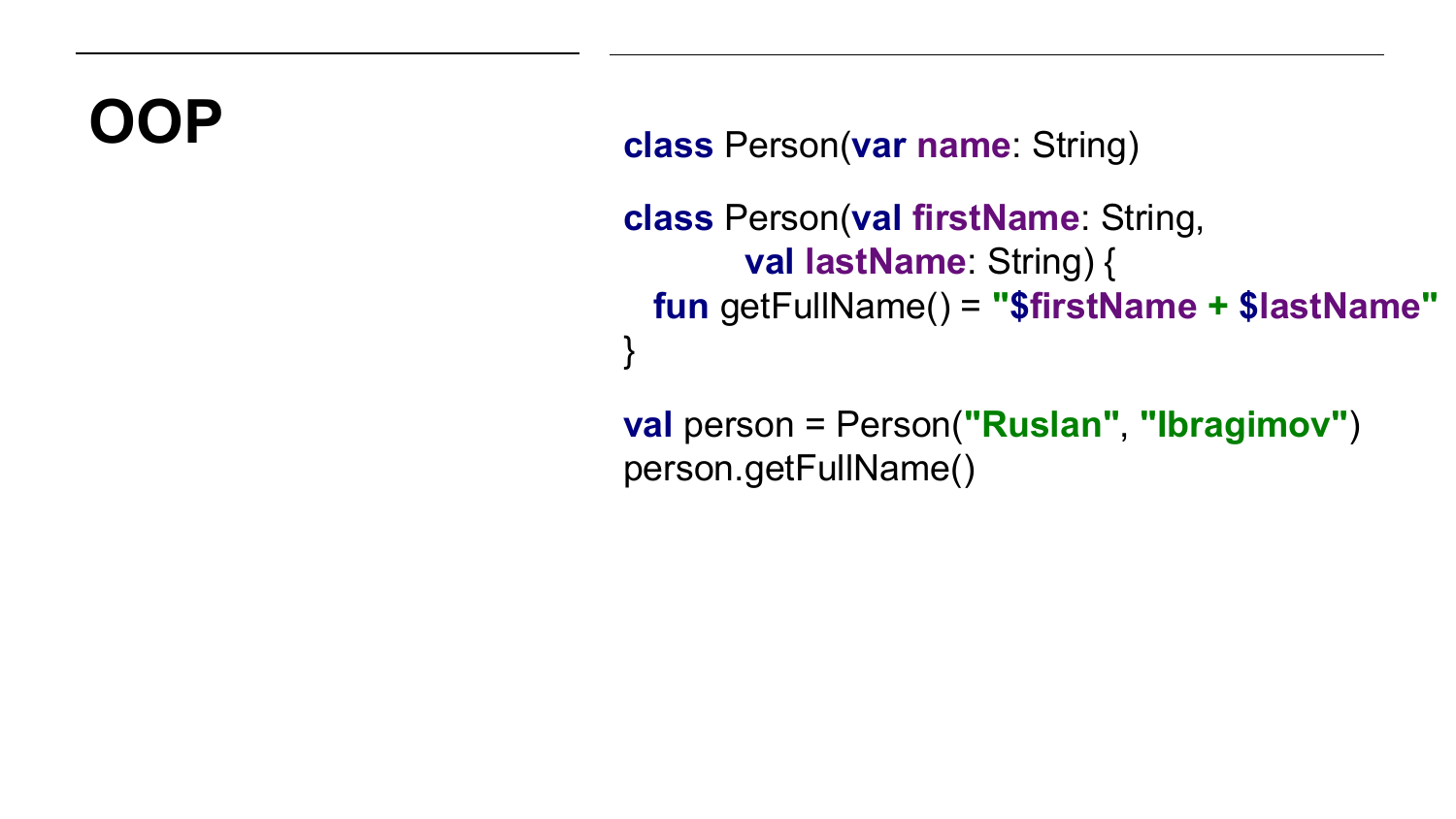#### **Data Class data class Person(val name: String)**

- properties
- equals/hashCode
- toString
- copy
- component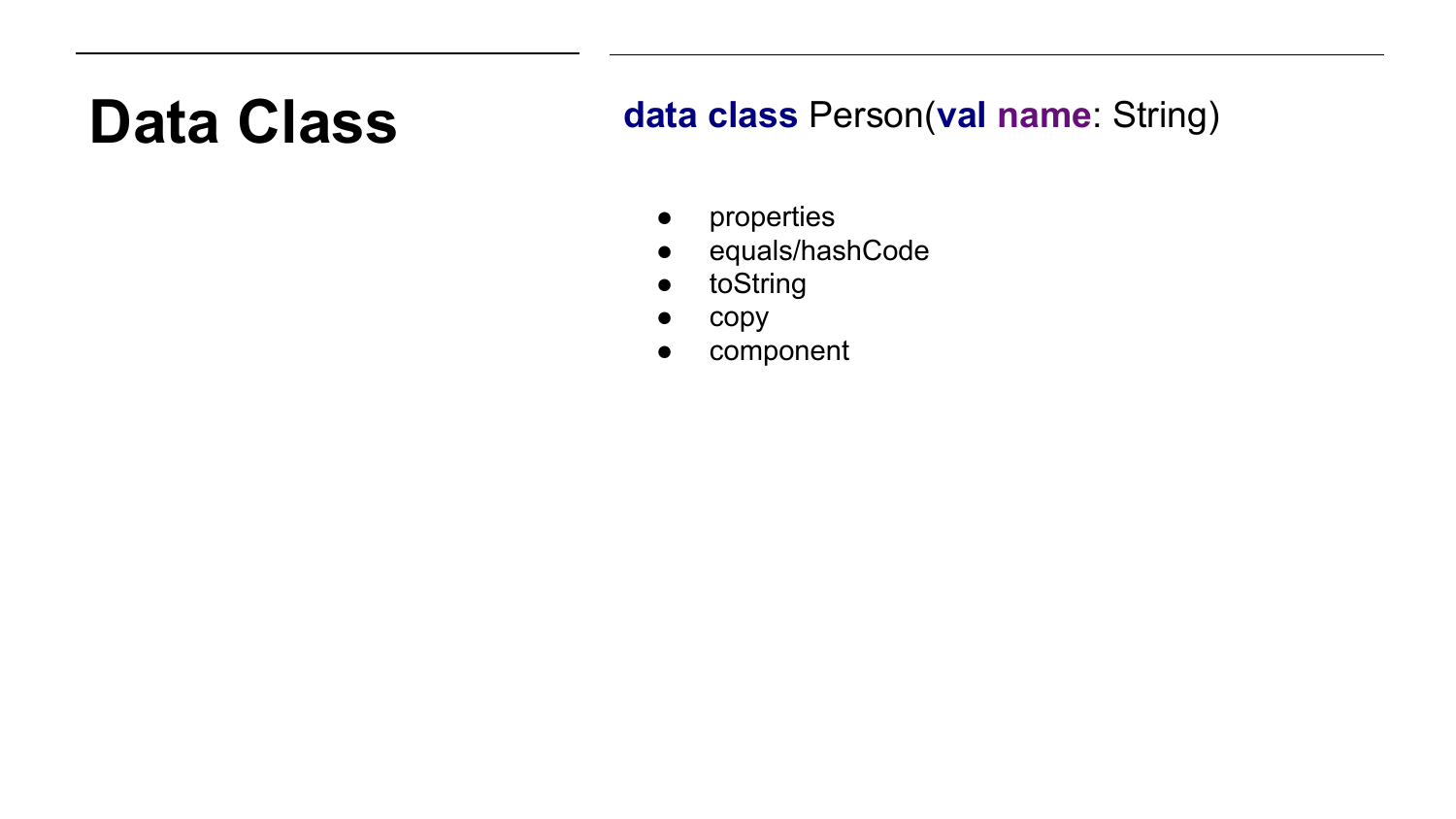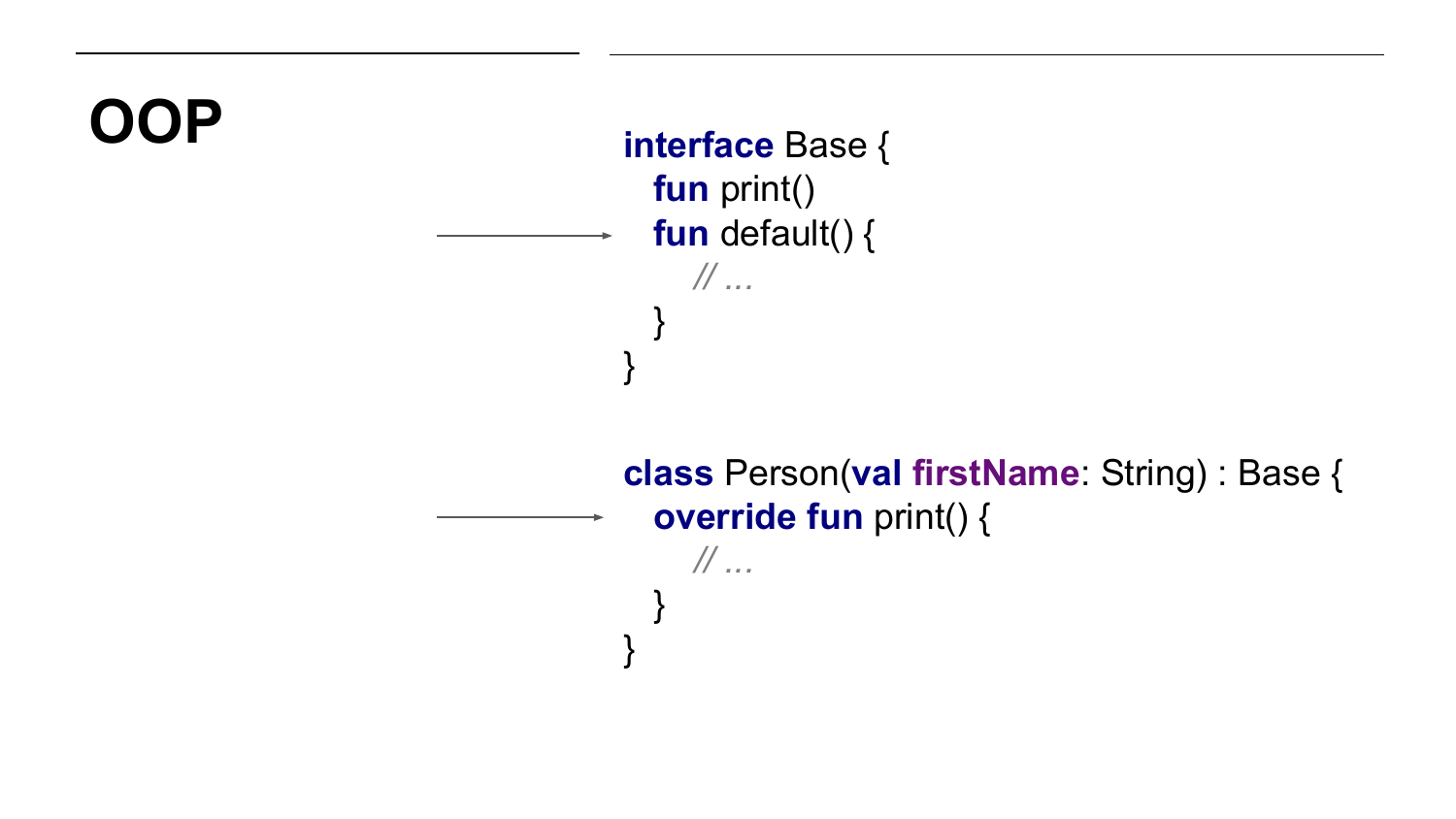

 compile(**"org.jetbrains.kotlin:kotlin-stdlib:**\$kotlin\_version**"**) }

Intellij Idea: Configurare Kotlin In Project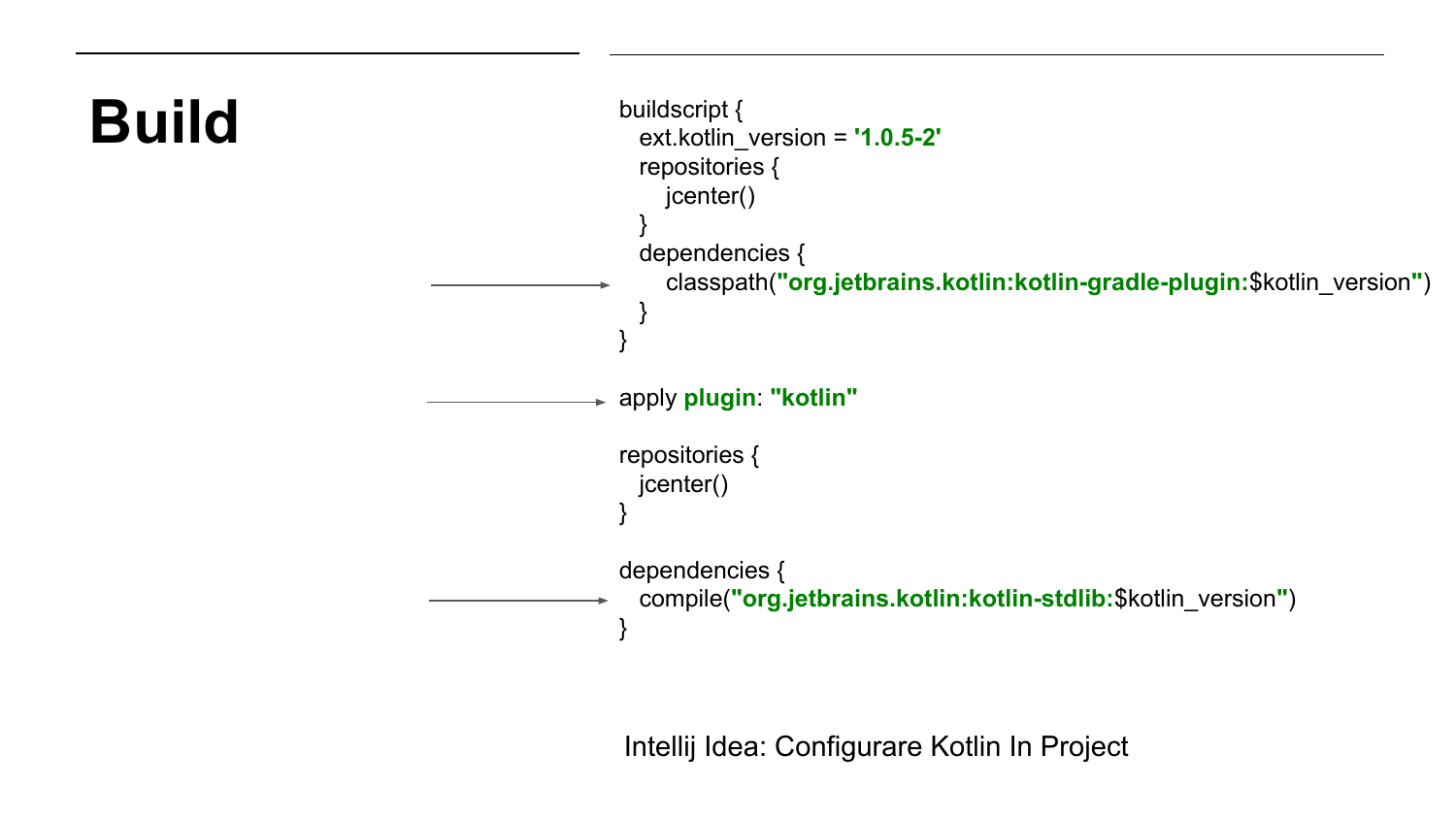## Language "Advanced"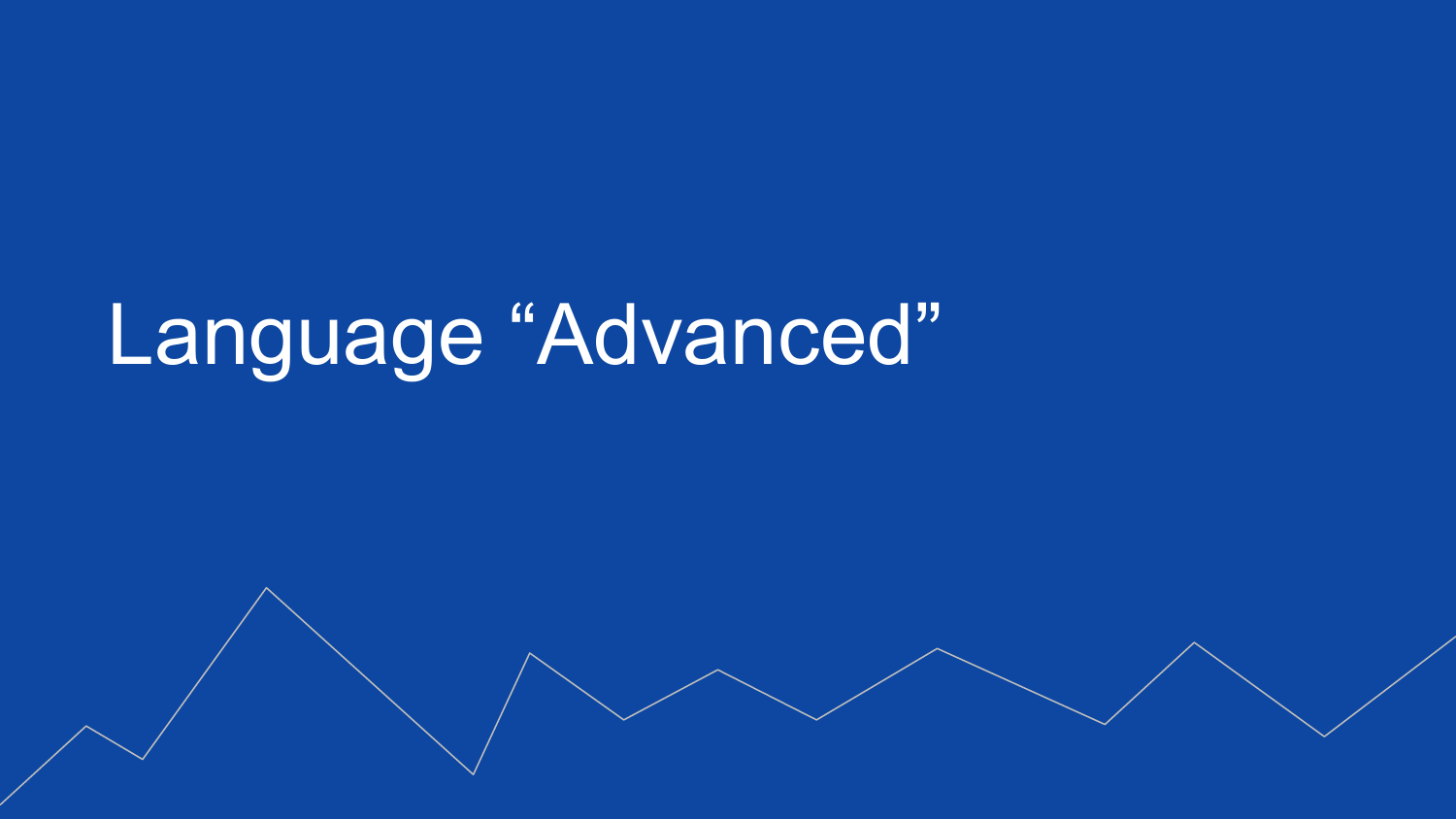#### $Lambdas$  **val** lambda =  $\{$ }

**val** lambda = **{ -> }**

**val** lambda: () -> Unit = **{}**

**val**  $\lambda$ : (Int) -> Int = { num -> num  $*$  2 } λ(2) *// 4*

**val**  $\lambda$ : (Int) -> Int = { it \* 2 } λ(2) *// 4*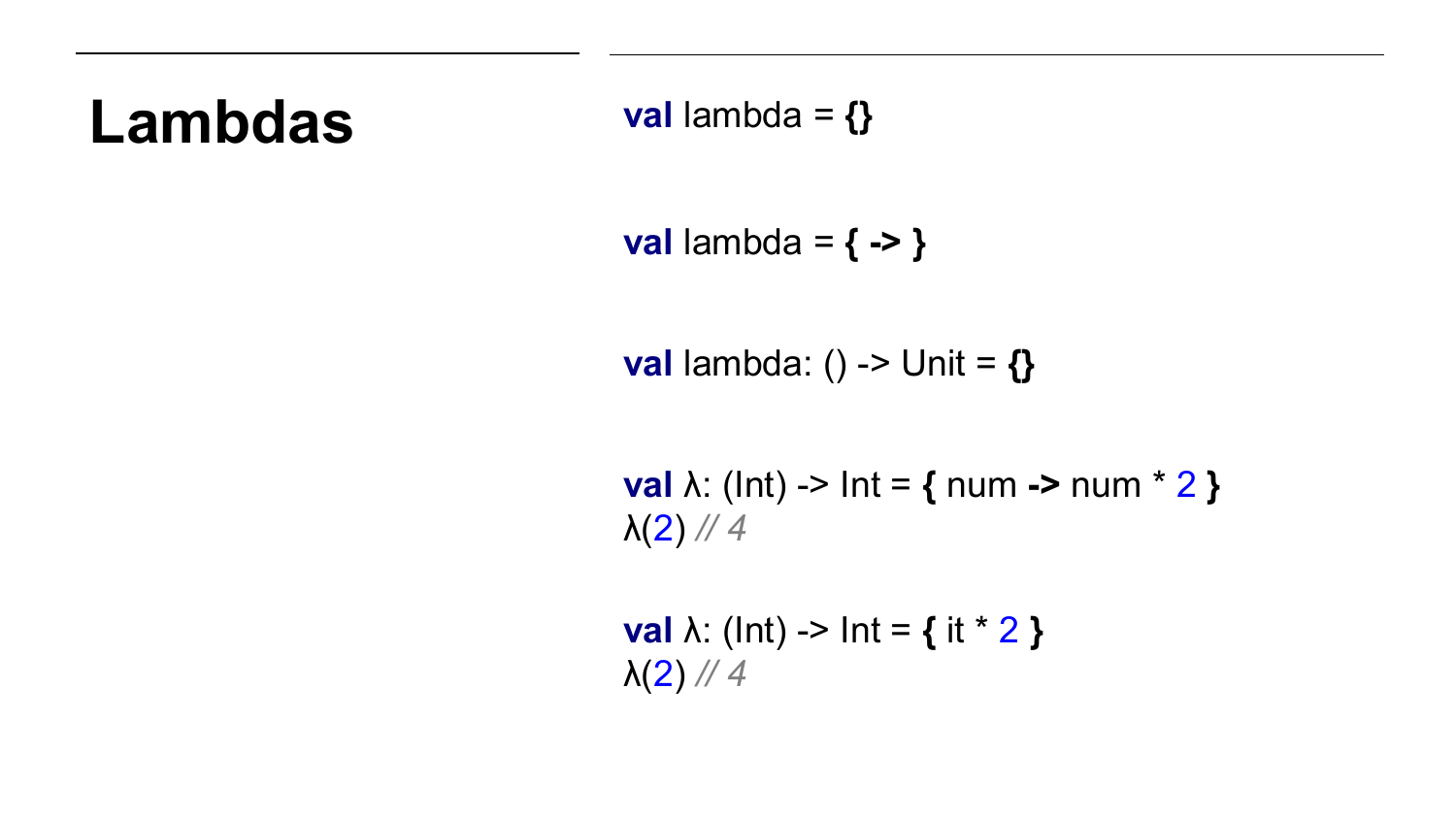#### **Extension Functions**

*// File: Extensions.kt* **fun** Any?.print() = *println*(**this**)

person.*print*()

*// Java* ExtensionsKt.*print*(object);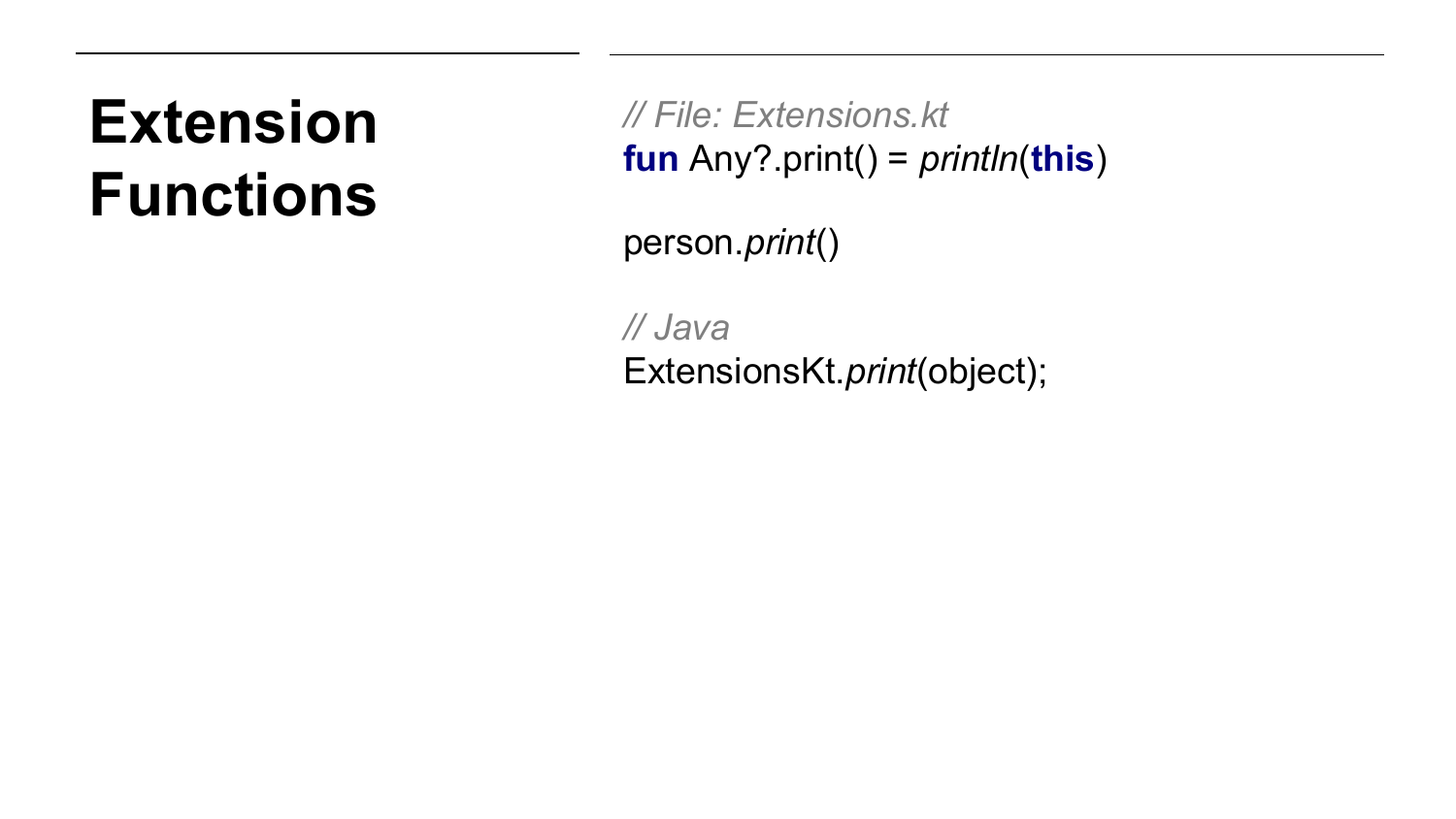### **Extension Properties**

**val** String.*bd*: BigDecimal **get**() = BigDecimal(**this** )

**"1.0"**.*bd*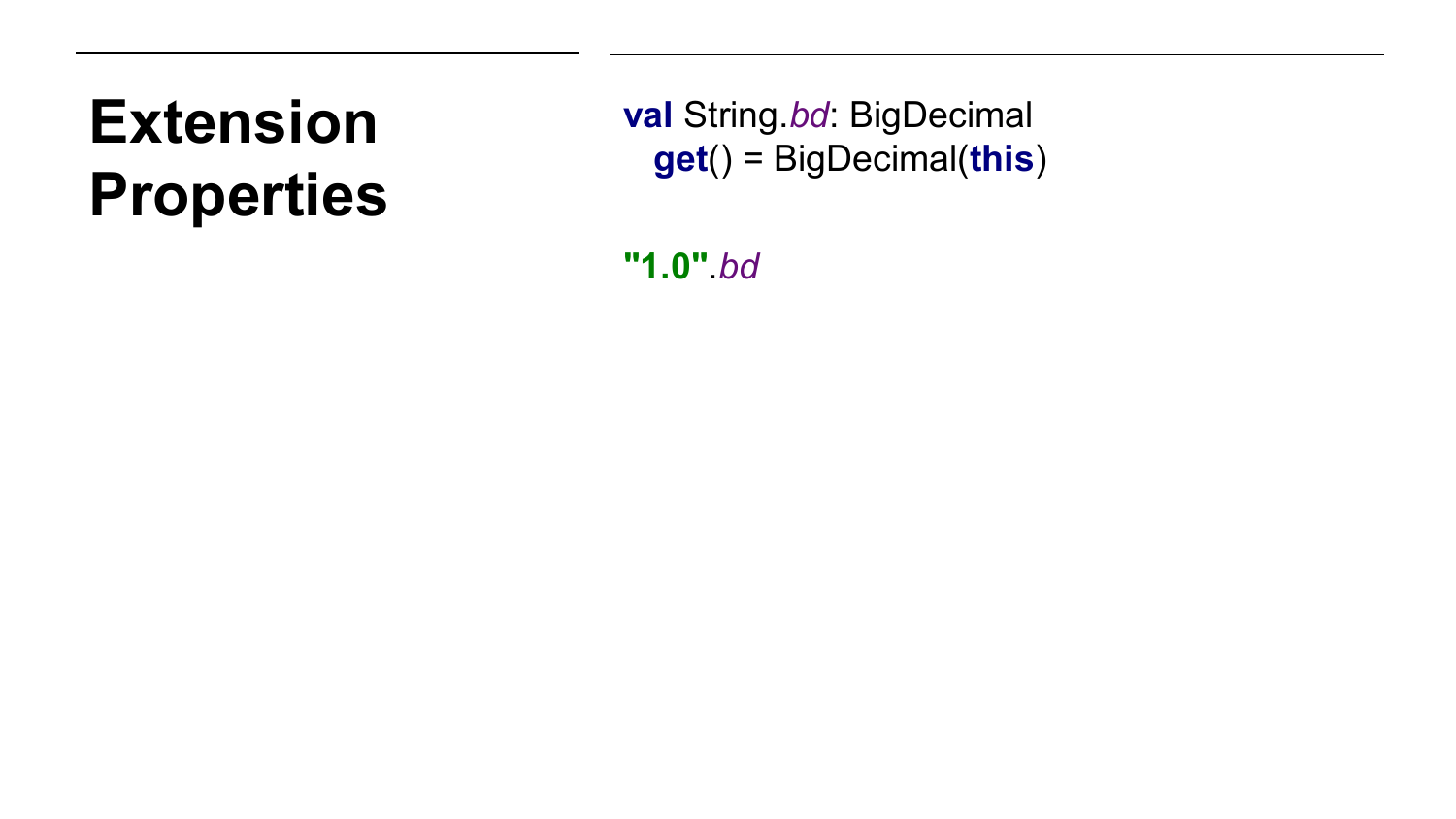**Expressions, Expressions Everywhere!**

```
val max = if (a > b) {
  print("Choose a")
   a
} else {
   print("Choose b")
   b
}
val hasPrefix = when (s) {
   is String -> s.startsWith("prefix")
   else -> false
}
```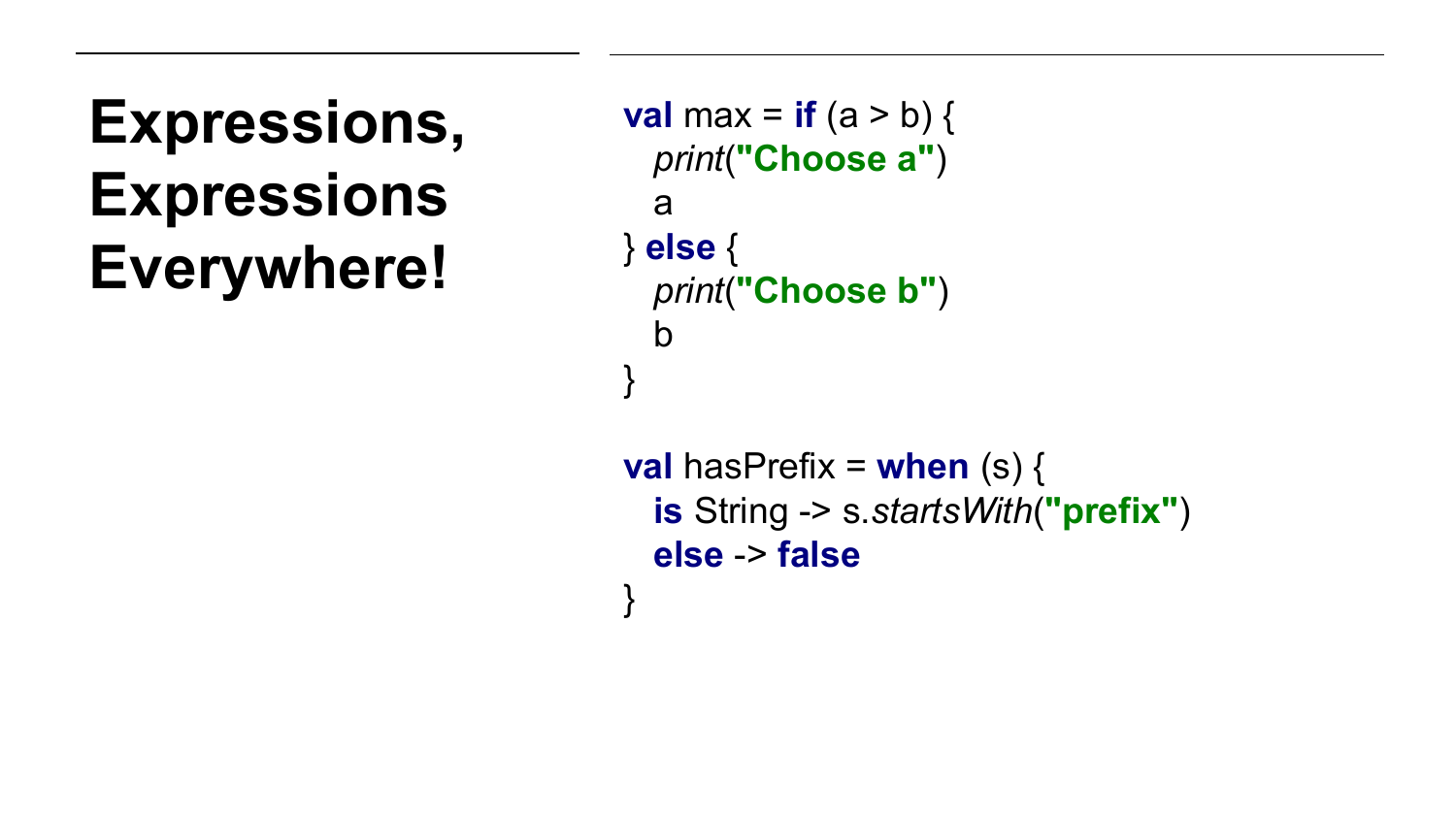**When val hasPrefix = when** (s) { **is** String -> s.*startsWith*(**"prefix"**) **else** -> **false** }

> **when** { x.isOdd() -> *print*(**"x is odd"**) x.isEven() -> *print*(**"x is even"**) **else** -> *print*(**"x is funny"**) }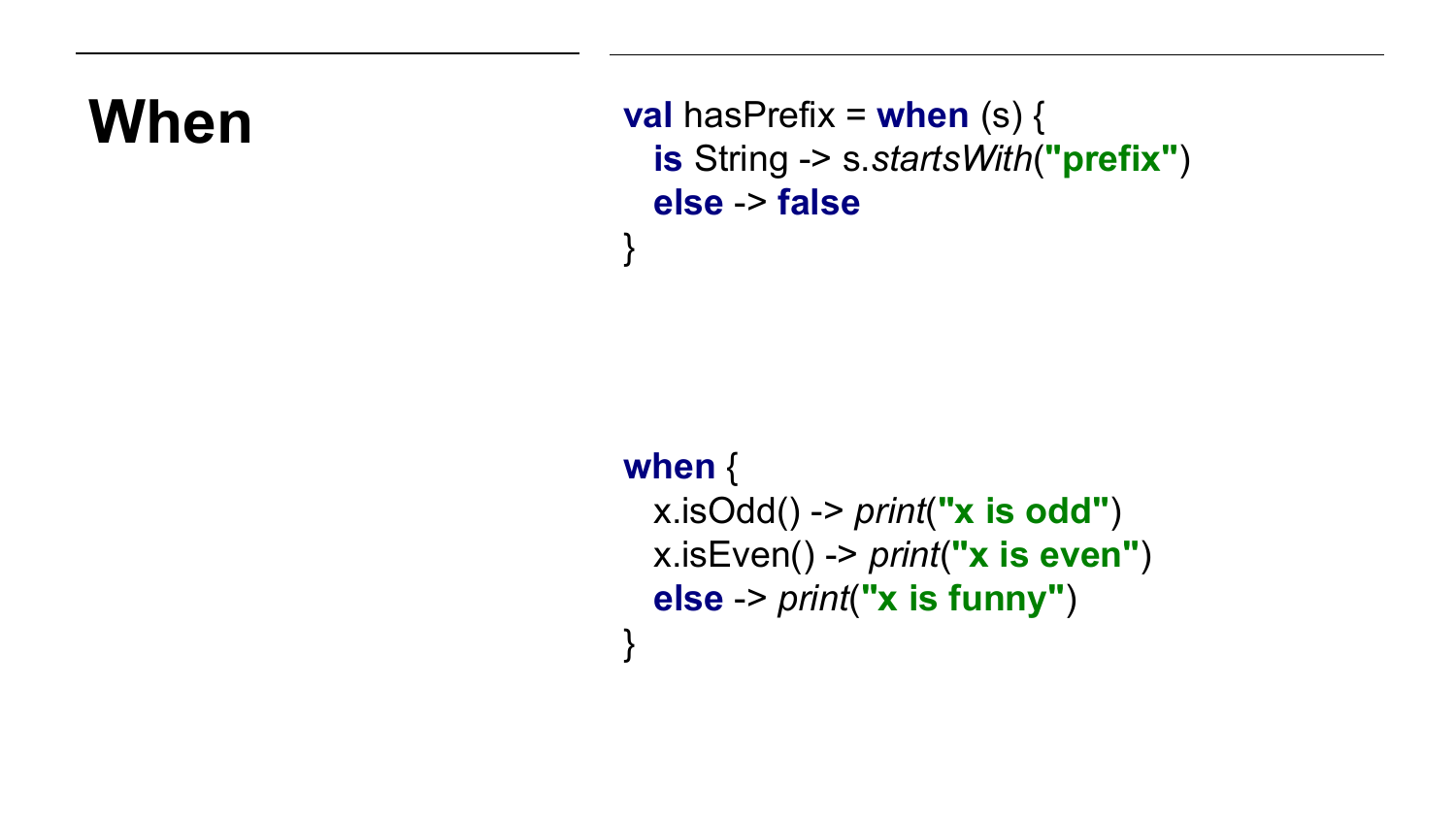#### **ADT**

}

```
sealed class Tree {
  object Empty: Tree()
  data class Leaf(val x: Int): Tree()
  data class Node(val left: Tree, val right: Tree): Tree()
```

```
 fun max(): Int = when (this) {
     Empty -> Int.MIN_VALUE
     is Leaf -> this.x
     is Node -> Math.max(this.left.max(), this.right.max())
 }
```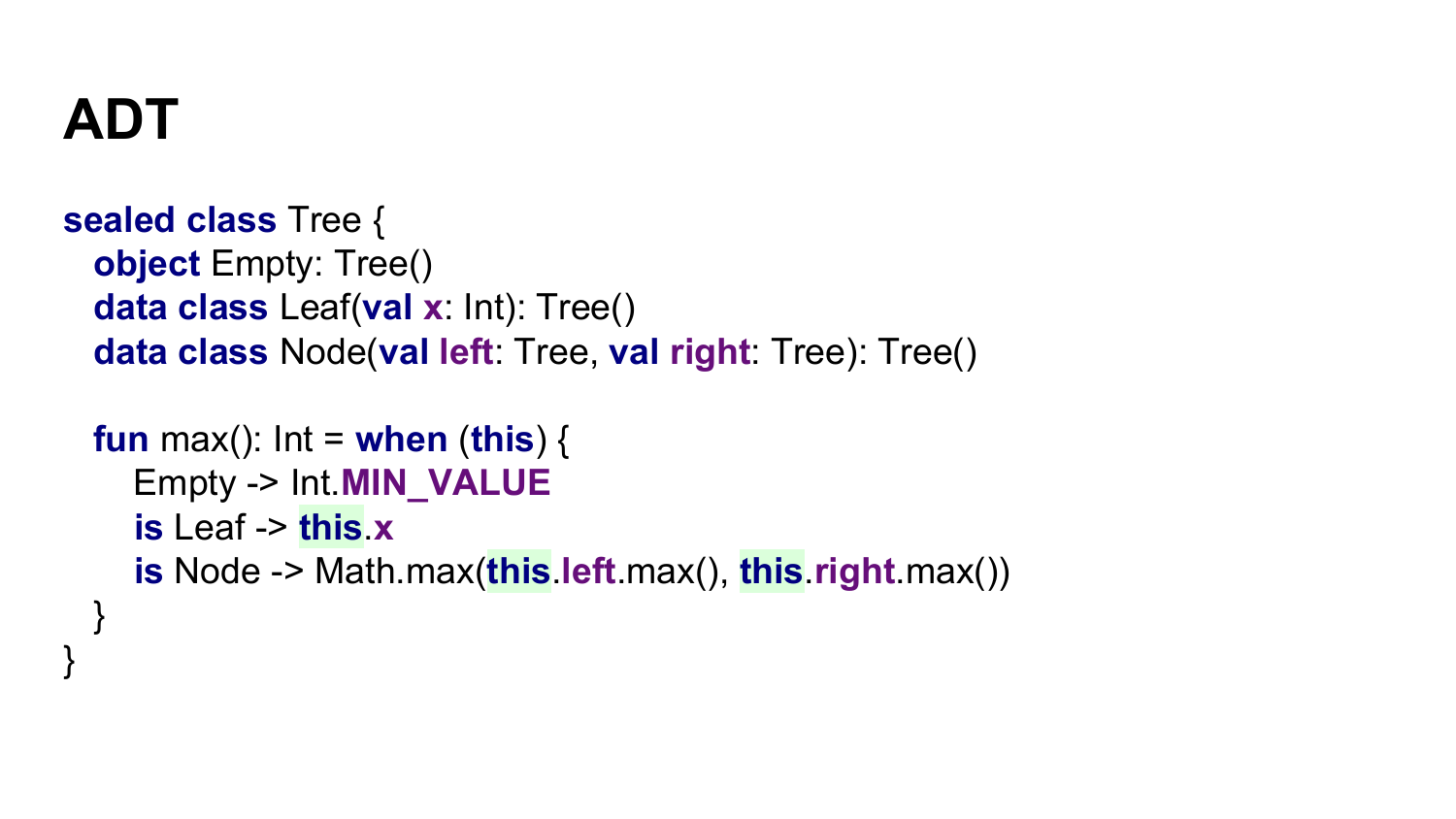### **Visibility internal**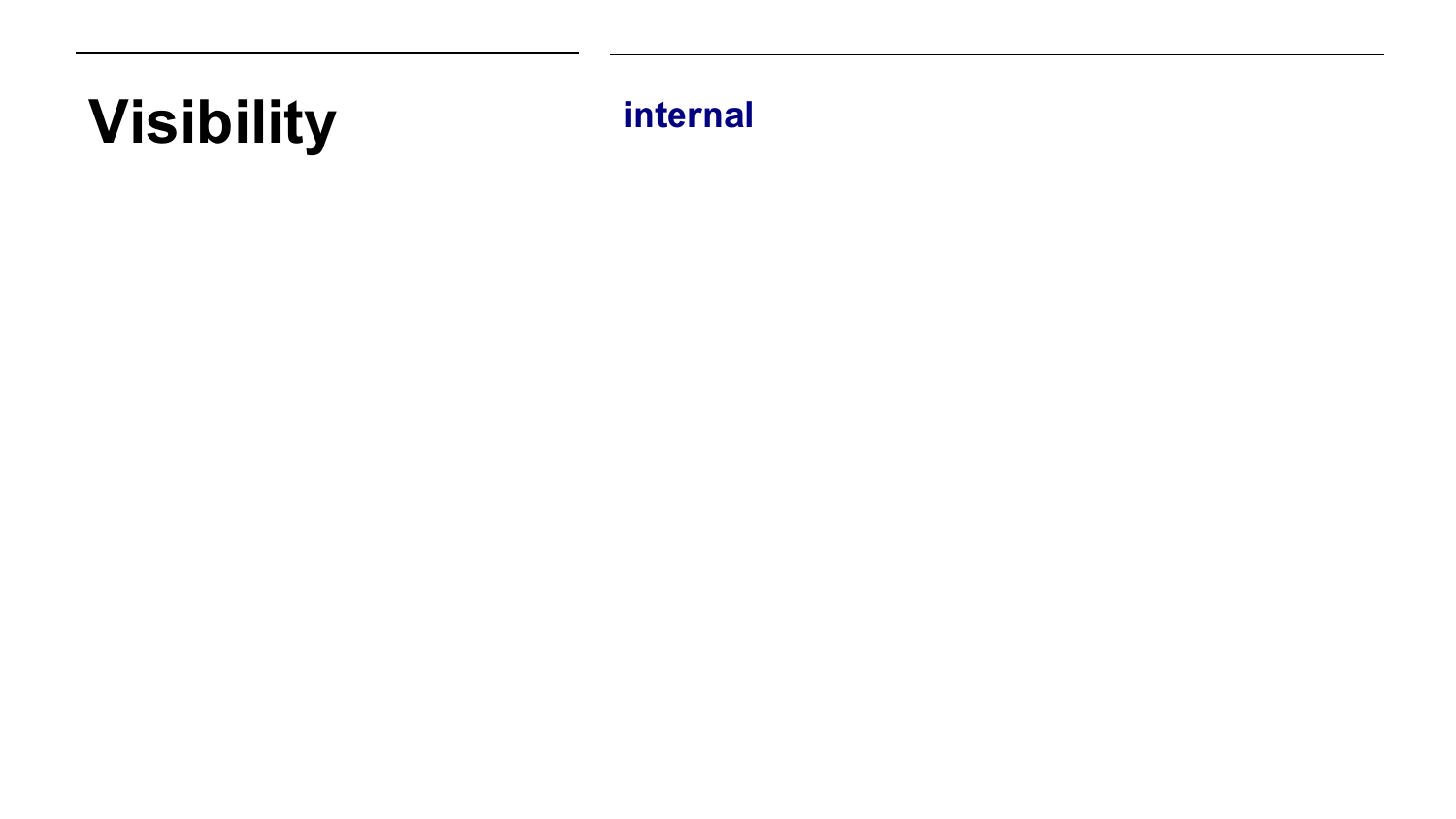**Delegation interface** Base { **fun** print() } **class** BaseImpl(**val x**: Int) : Base { **override fun** print() { *print*(**x**) } }

**class** Derived(b: Base) : Base **by** b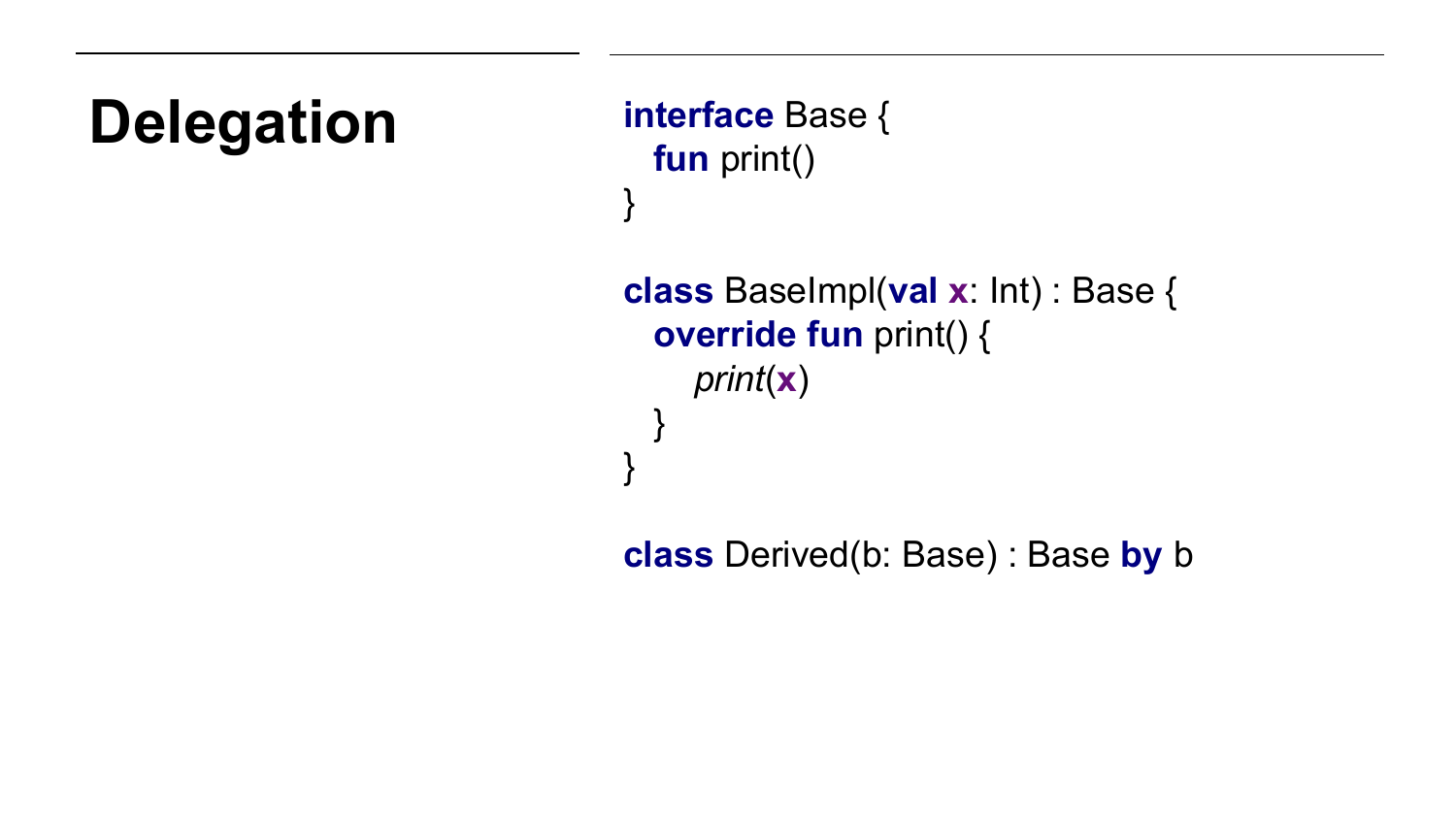### **Delegation Properties**

**val** *lazyVal*: String **by** *lazy*  **{** *// ...* **"Hello" }**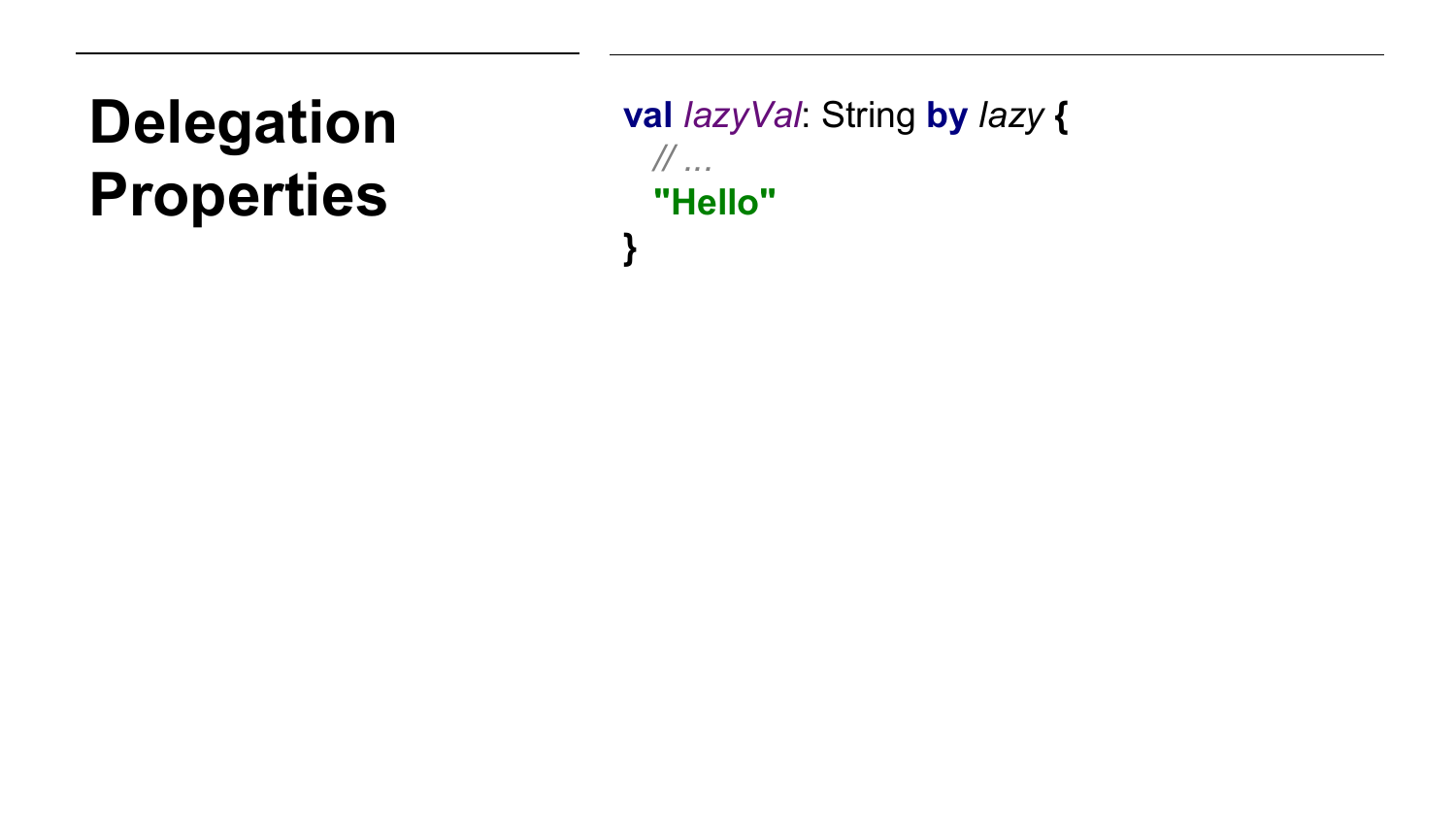#### **Inline Functions**

$$
val a = Any()
$$

**}**

*synchronized*(a) **{**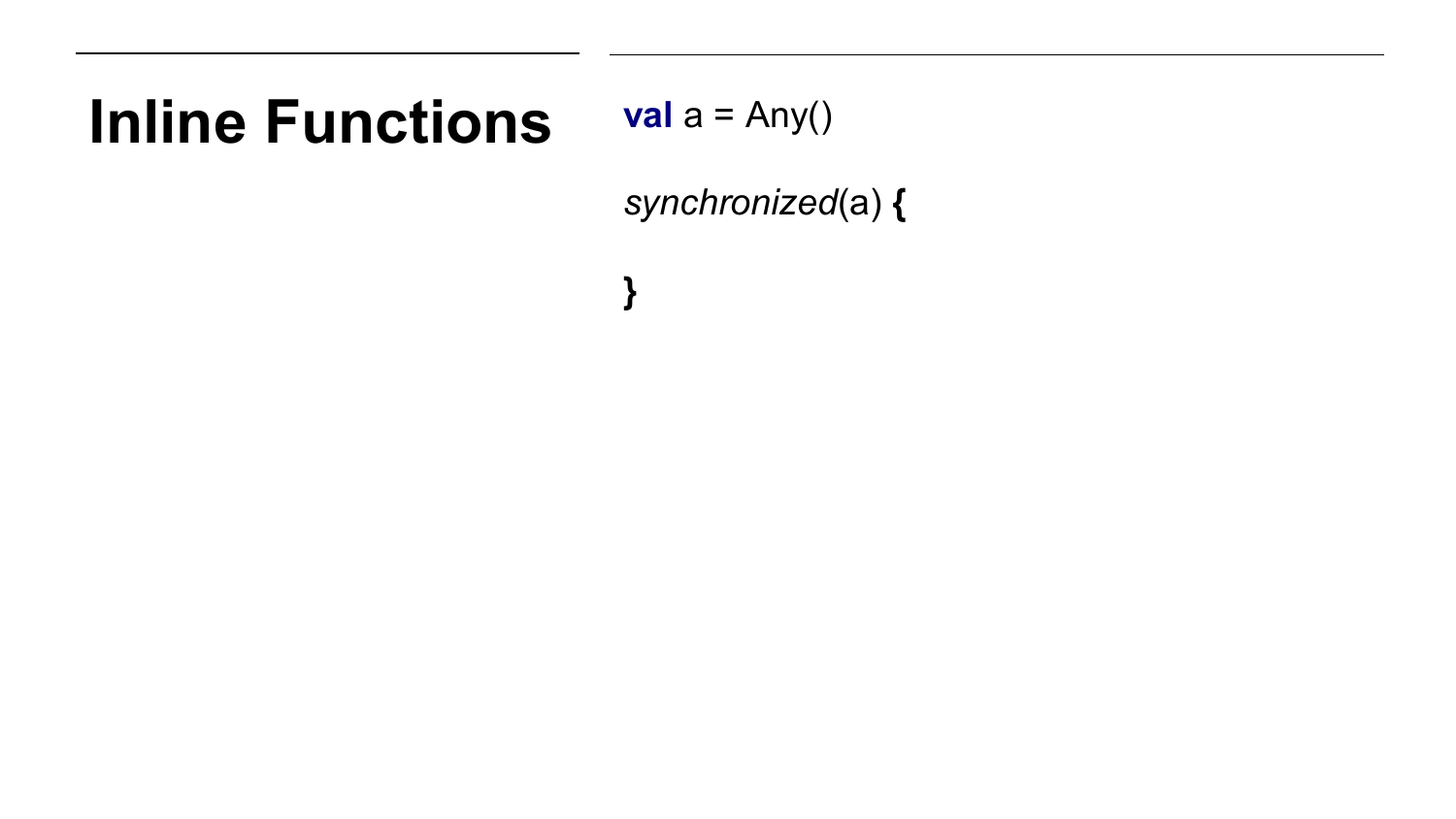#### **Inline Functions fun** getNumber(): Int {

**var** count  $= 0$ 

 *synchronized*(count) **{** count++ **return** count **}**

}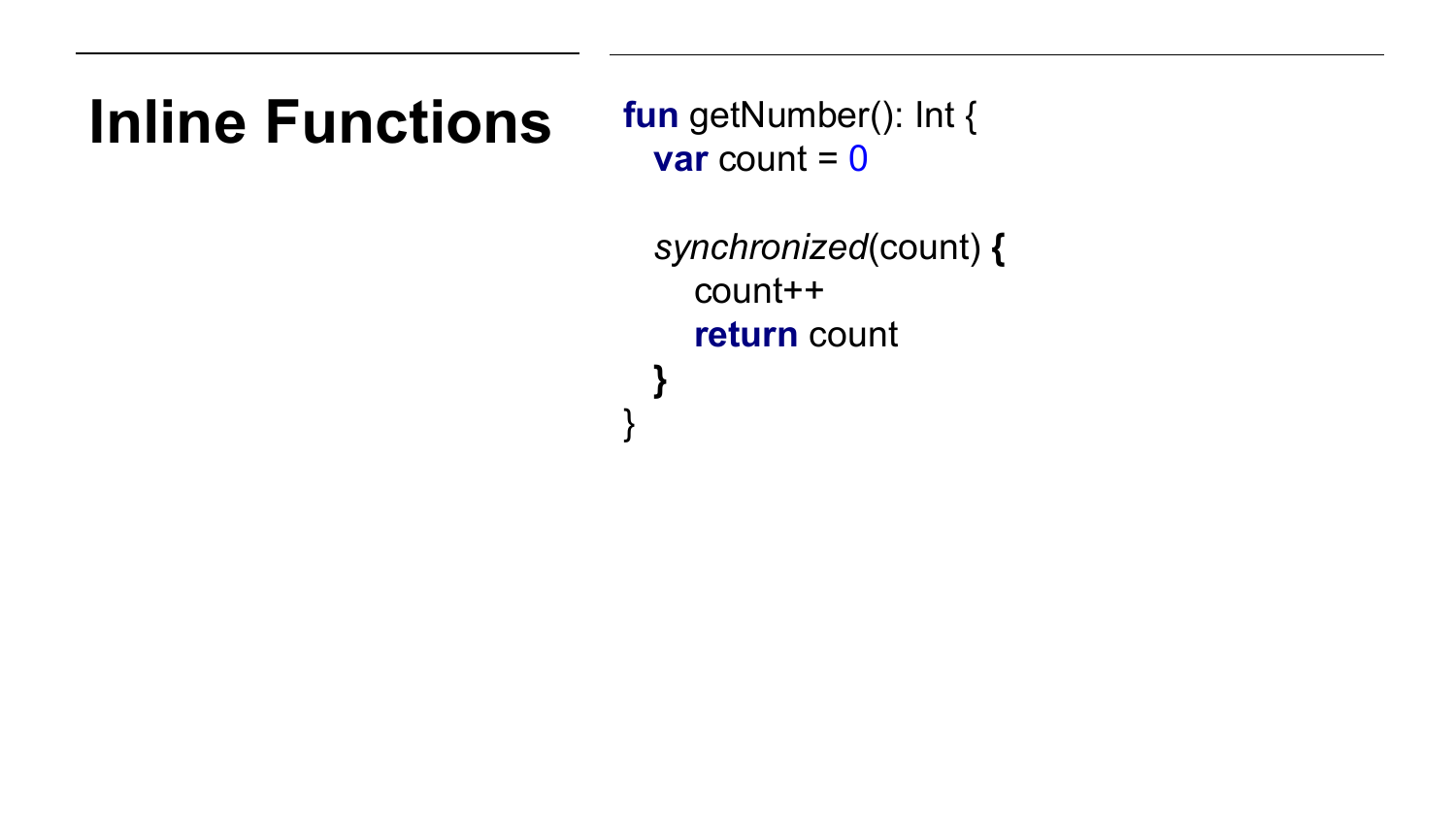**Inline Functions inline fun <R>** synchronized( lock: kotlin.Any, block: () ->  $R$ ): R { … }

> **fun** getNumber(): Int { **var** count  $= 0$

 *synchronized*(count) **{** count++ **return** count **}**

}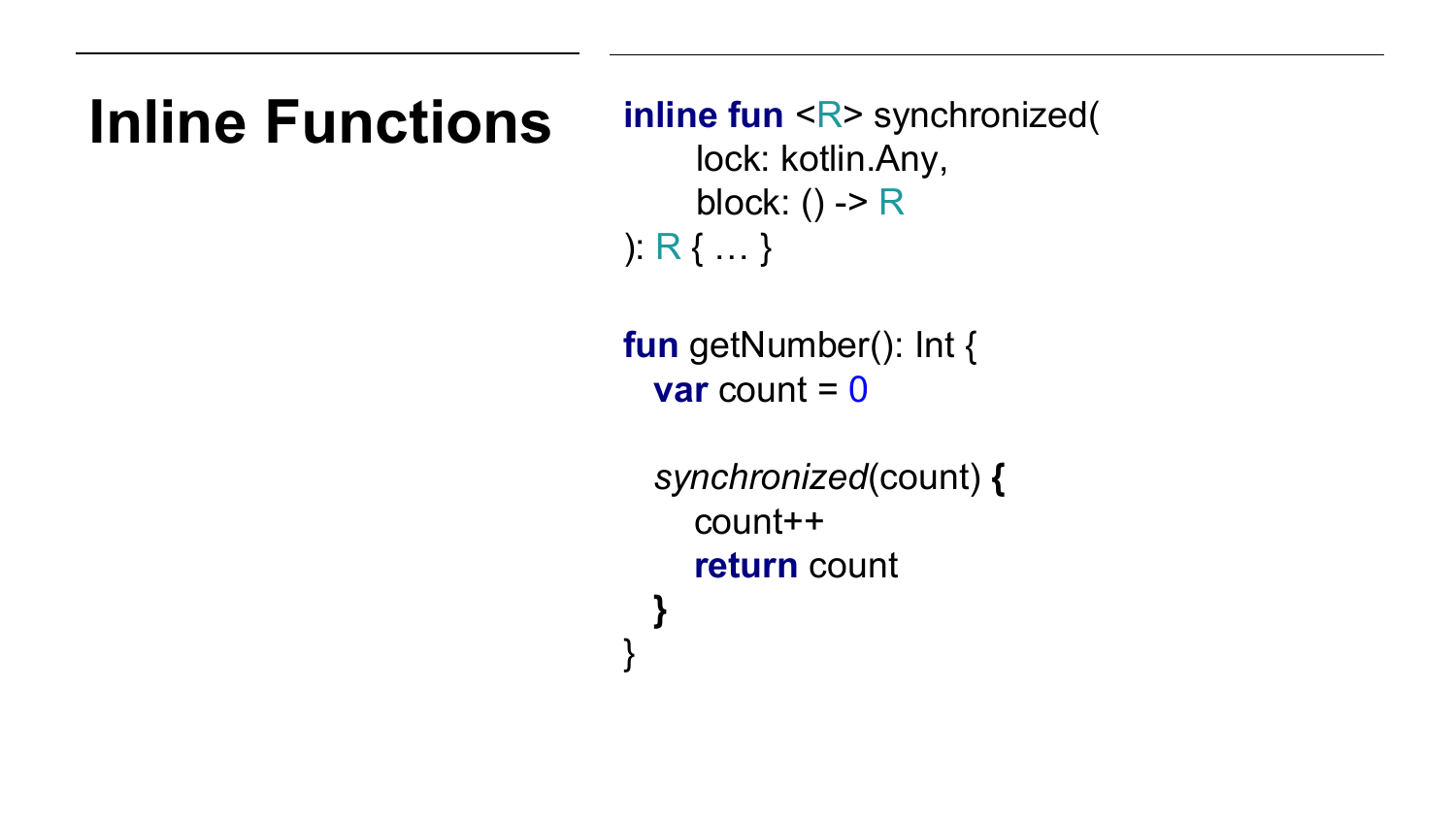#### **Inline Functions + Generics = Reified Generics**

**inline fun <reified** T : Any> Gson.fromJson(json): T = **this**.fromJson(json, T::**class**.java)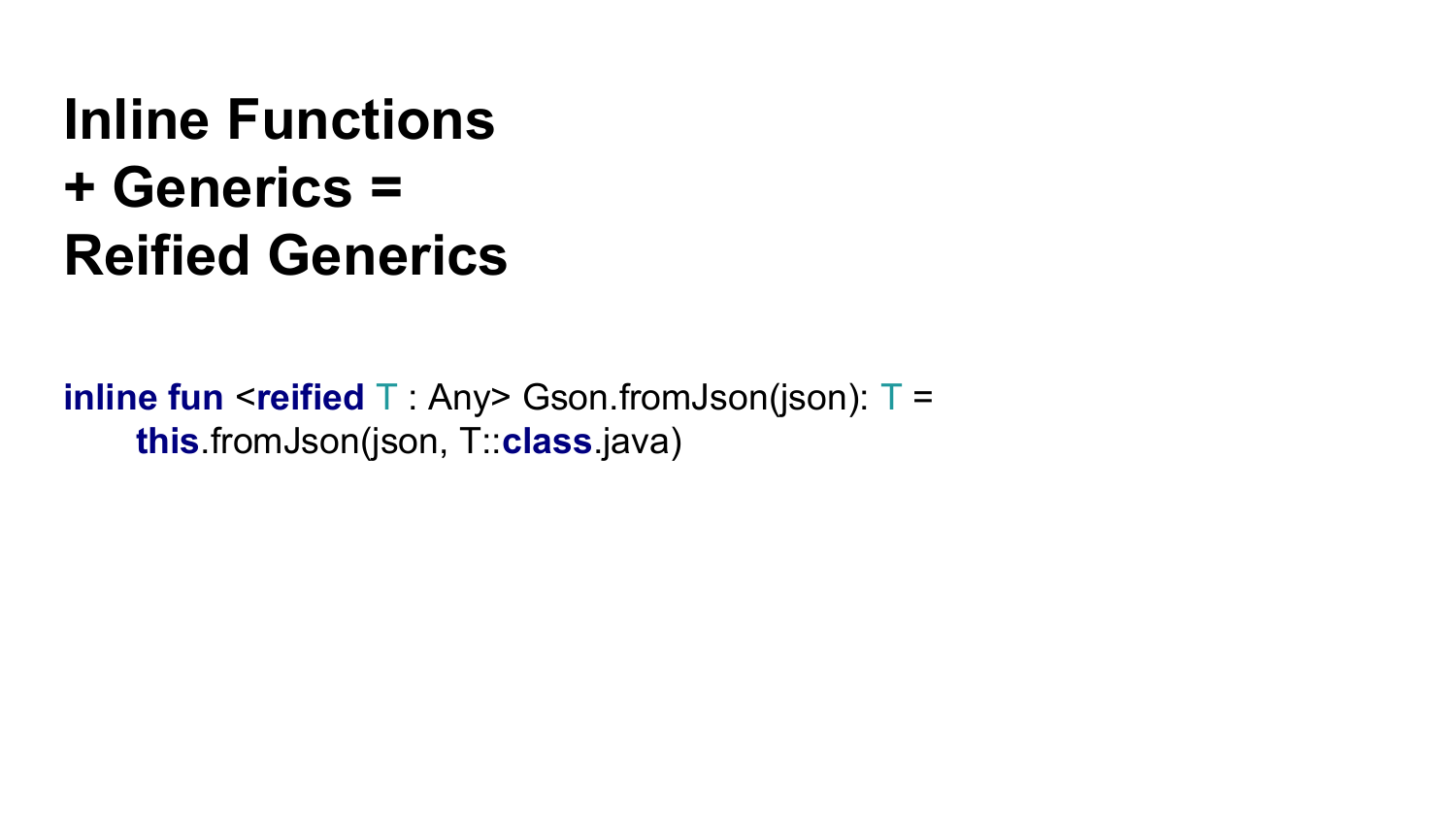## Yet Another Language?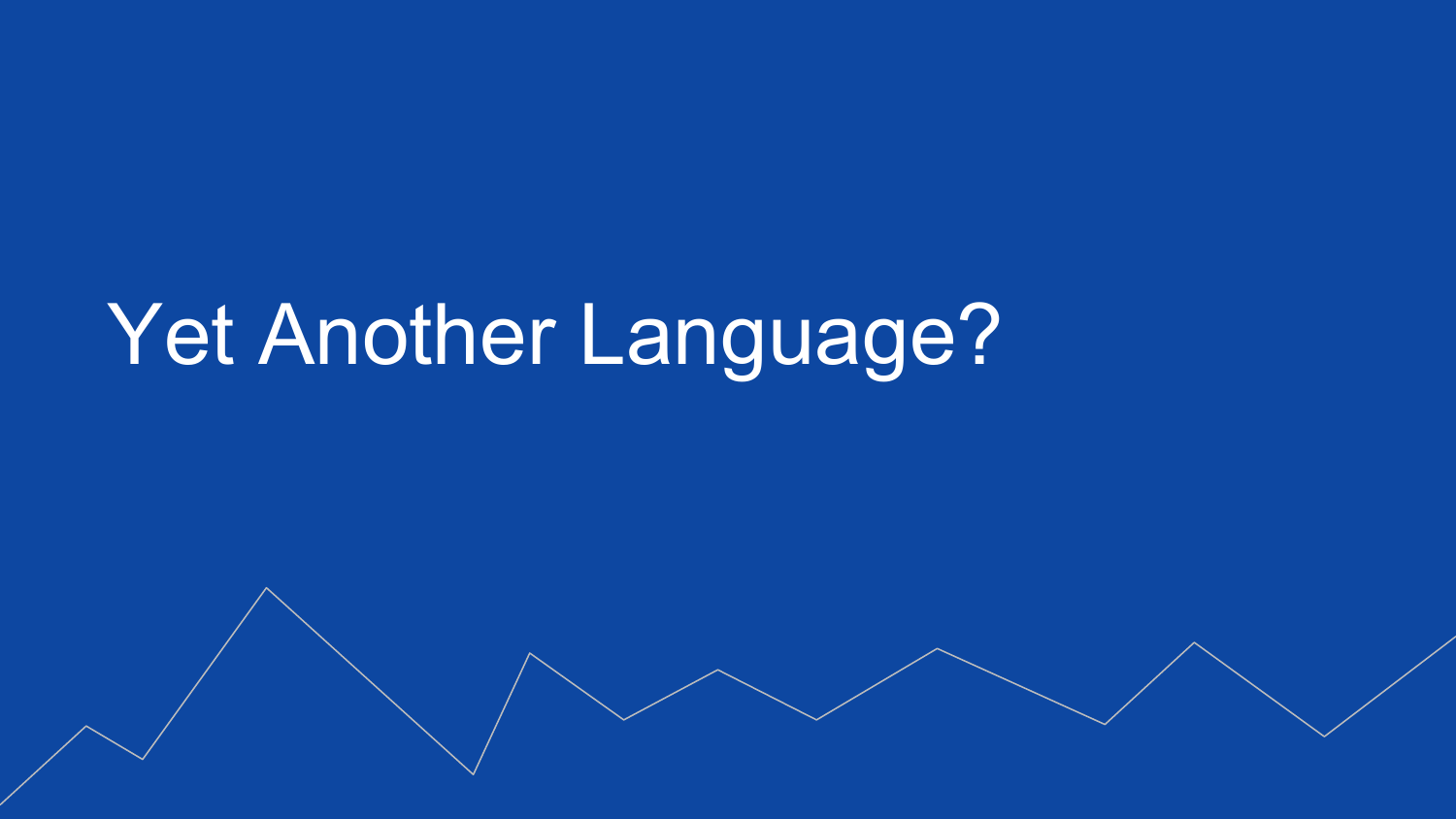## Kotlin Targets

Java Bytecode (Compile Target) Android Platform (Performance, Method Count, Size) Java (Interoperability) JavaScript (Interoperability, Compile Target) Native (LLVM\* Compile Target -> iOS, IoT?)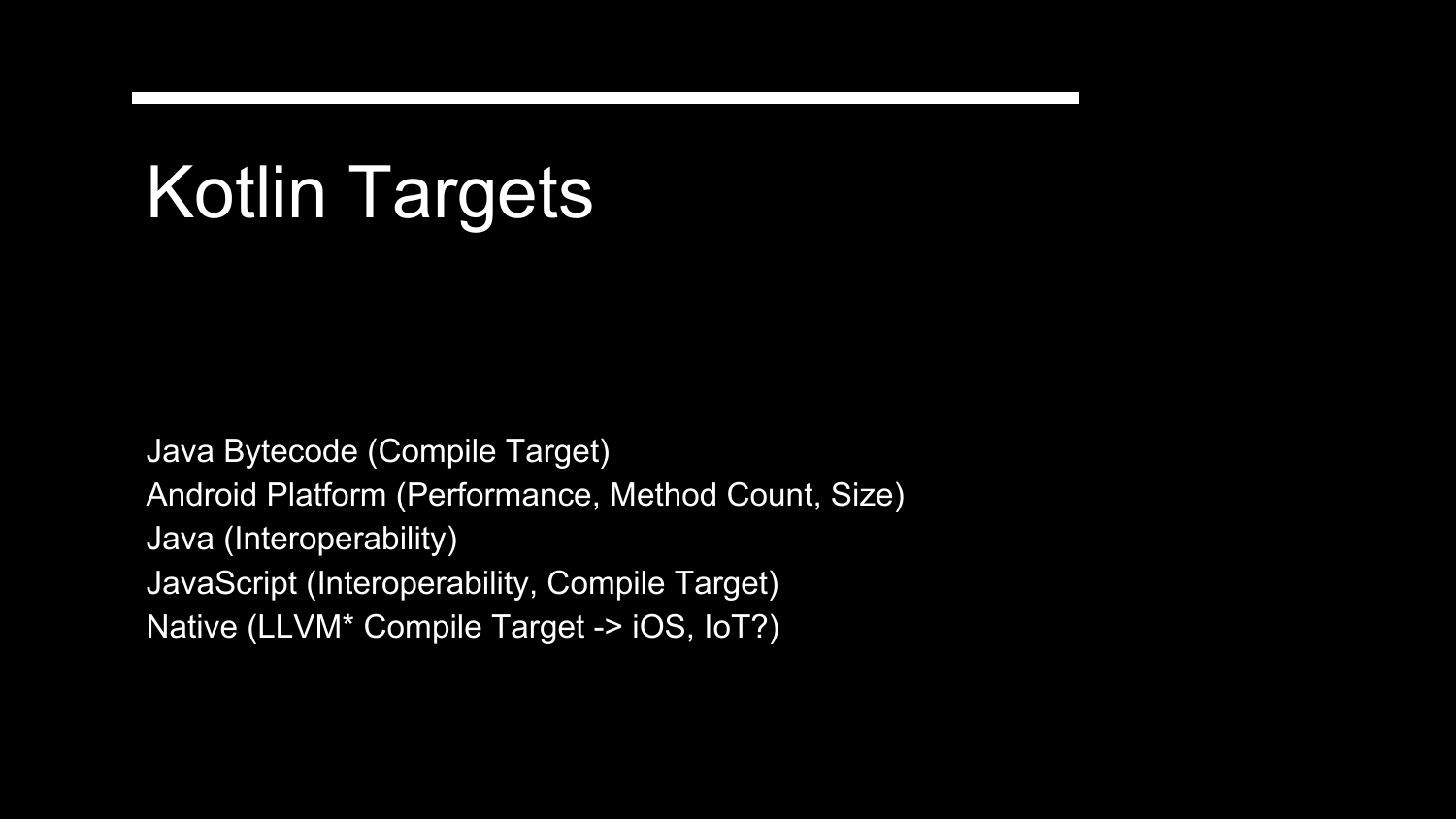## Language Design Trade-offs

What do you prefer?

- Simple or Fast
- Clever or Readable
- Shiny New or Good Old
- Ground-Breaking or Compatible

© Andrey Breslav 2013 [[source\]](http://www.slideshare.net/abreslav/trade-offs-22989326)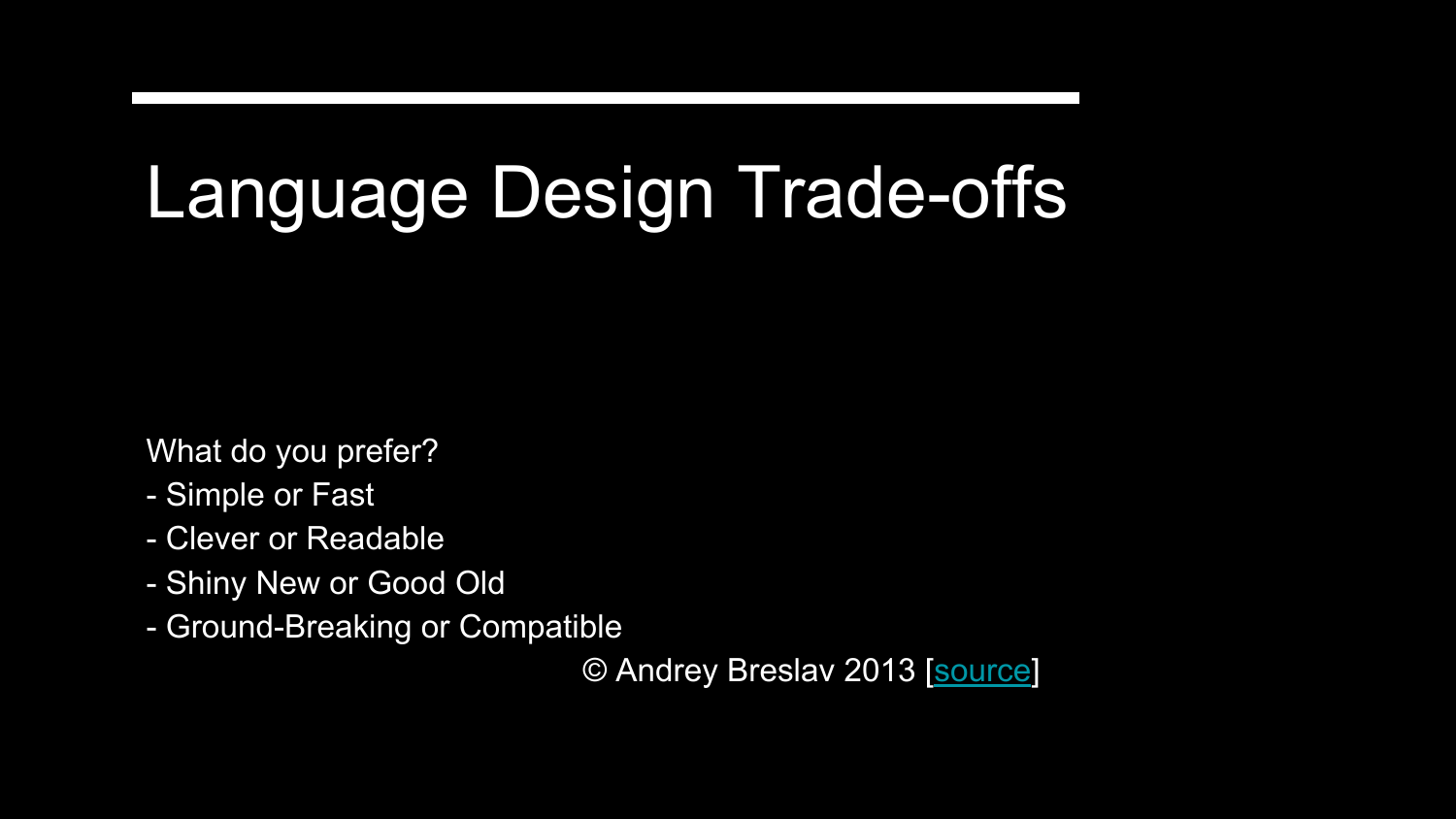### Java Bytecode

- Performance: patterns that understand JVM
- Target Bytecode version 6 (Android, Intellij Idea)
- ABI Compatibility (Hi, Scala\_2.11\_1.2.3)
- ...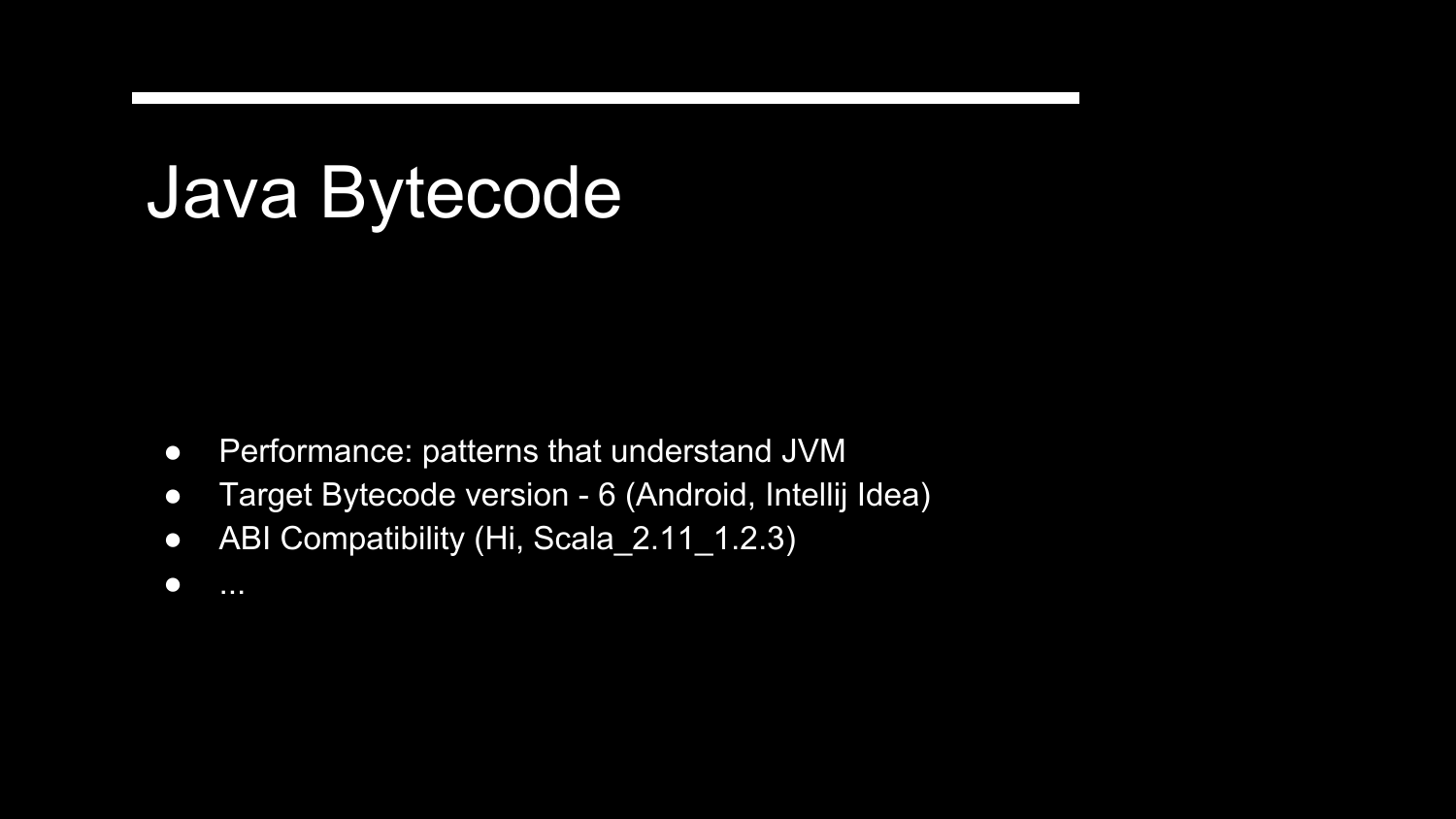Rank of top languages on GitHub.com over time



Source: GitHub.com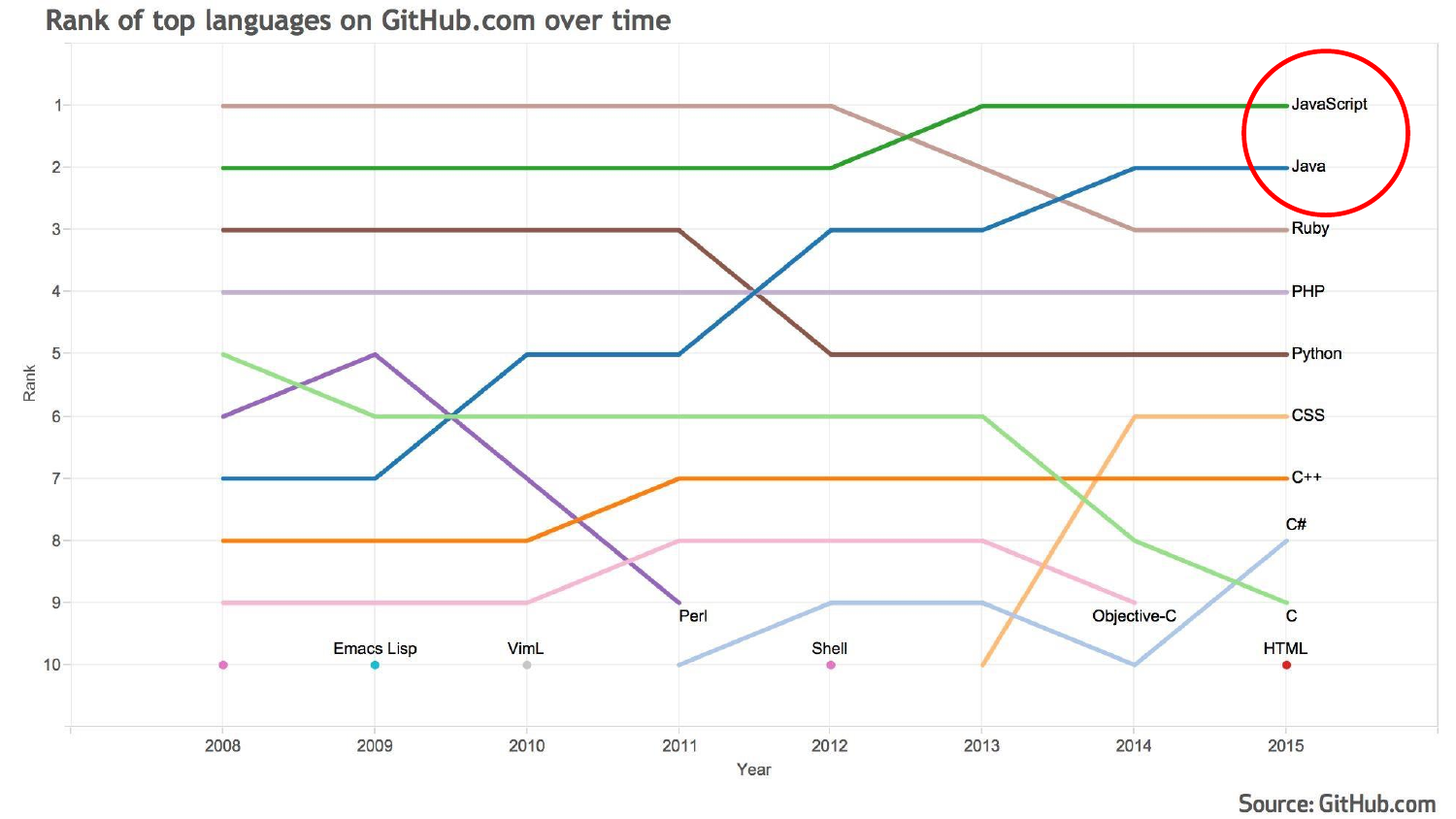## Why Kotlin?

- First-class interop \w Java
- Intuitive, Easy to learn \w Java Background
- Tooling (Ide, Build Tools, Converter Java -> Kotlin)
- JavaScript Target Coming Soon!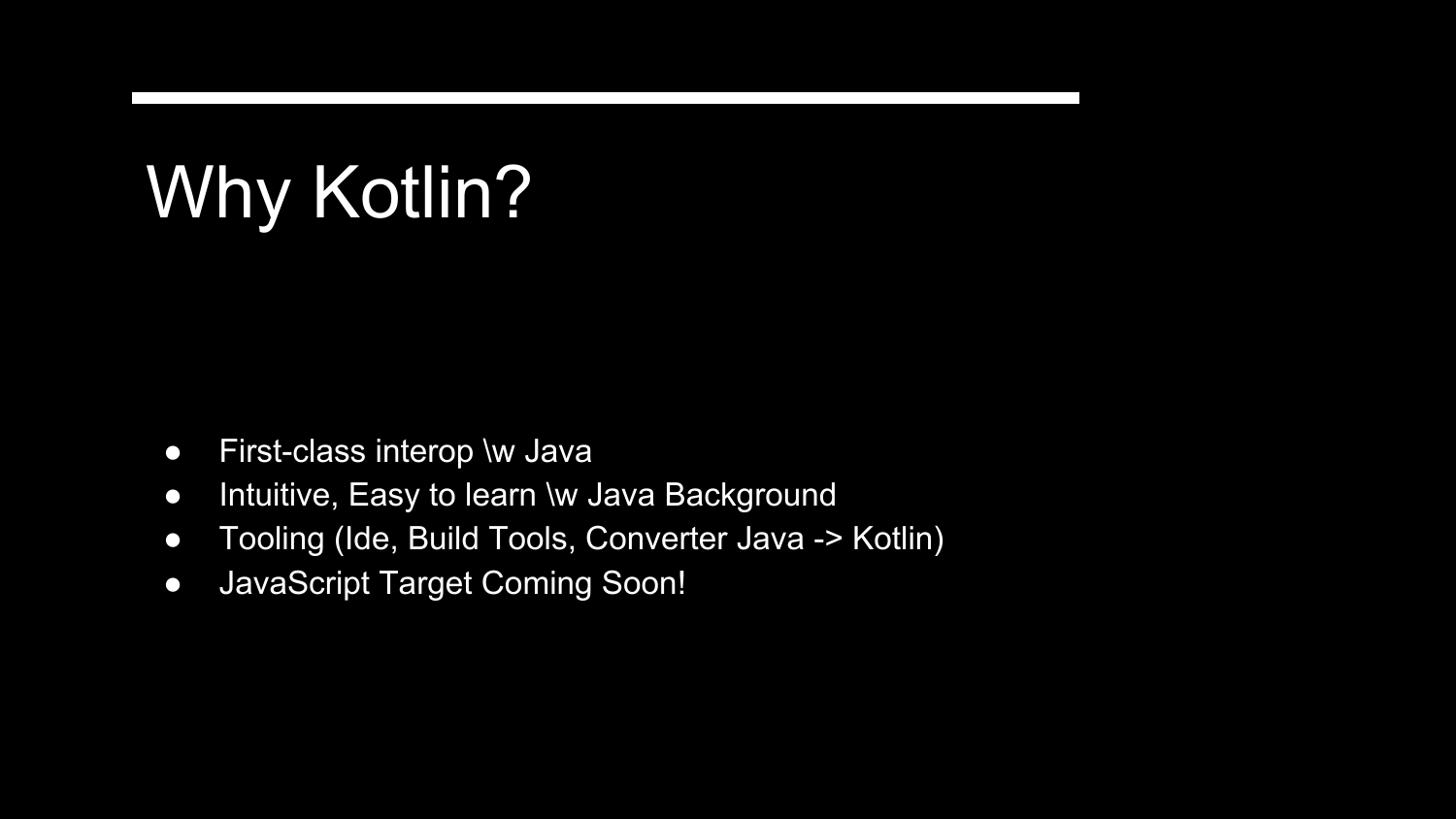### First-class interop \w Java

- Call Java From Kotlin and vice versa
- Put Kotlin class in folder with Java class
- Seamlessly integrate Kotlin in Java code base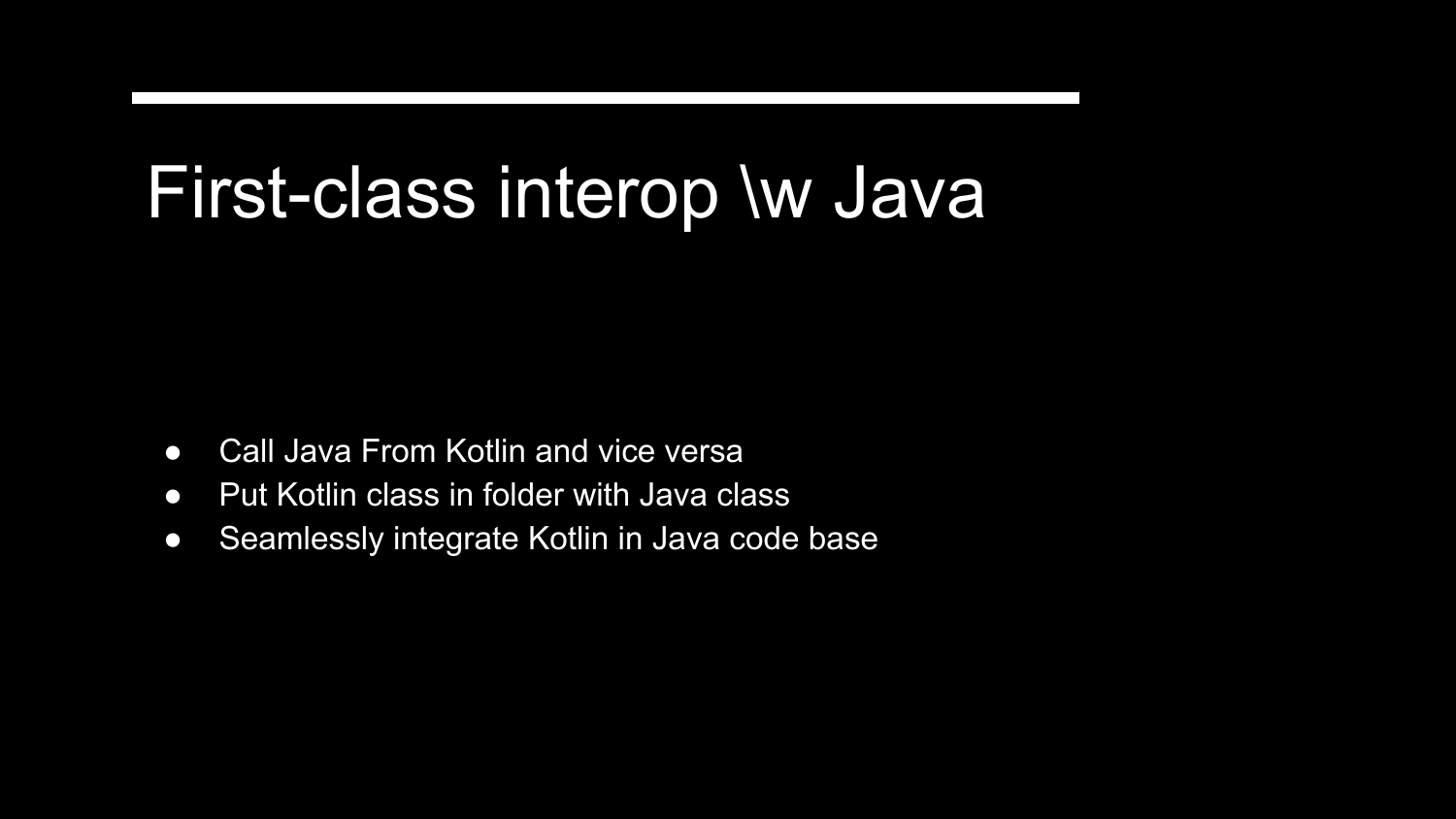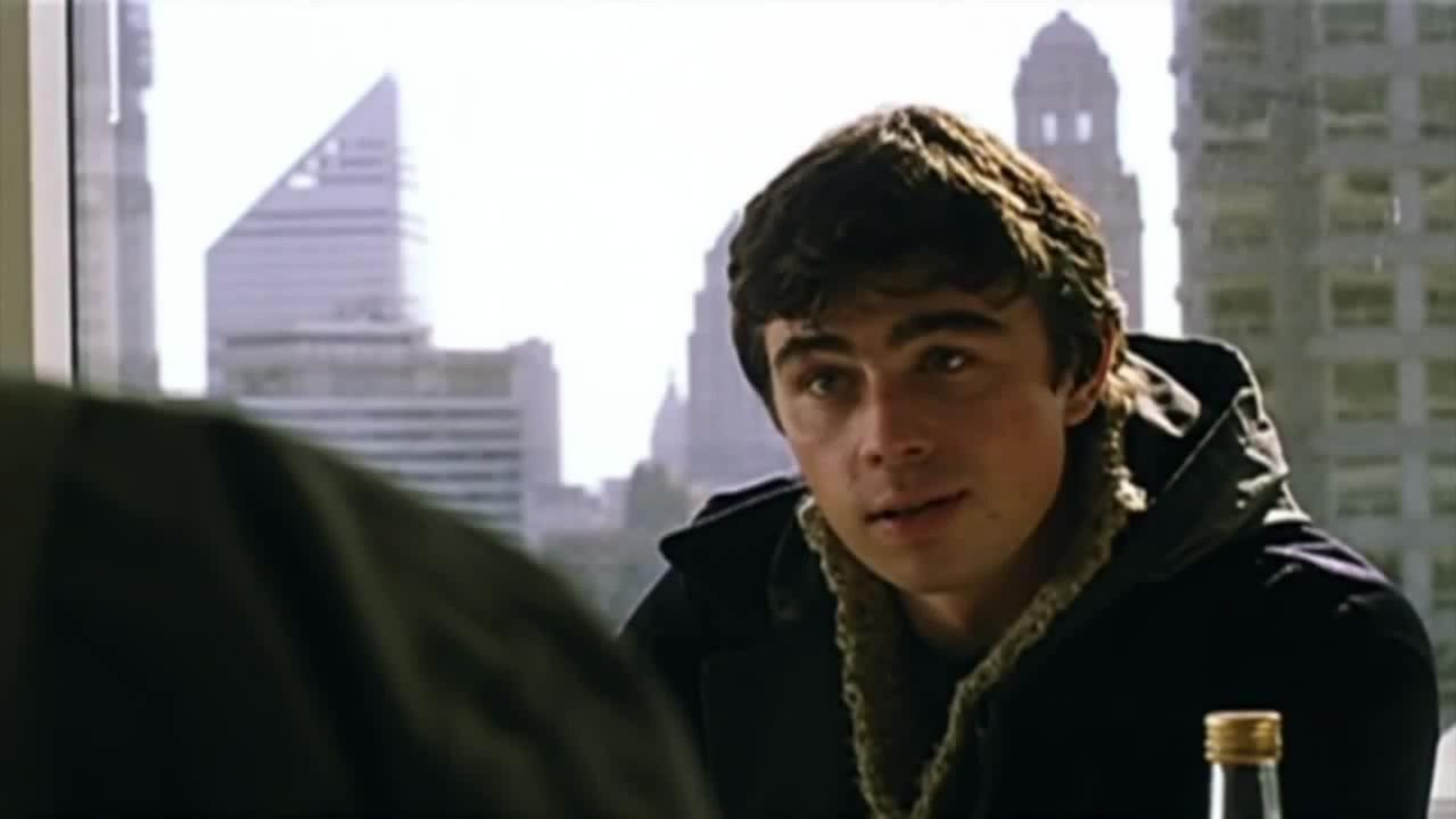## **Evolutionary, rather than** Revolutionary change

Interop FTW!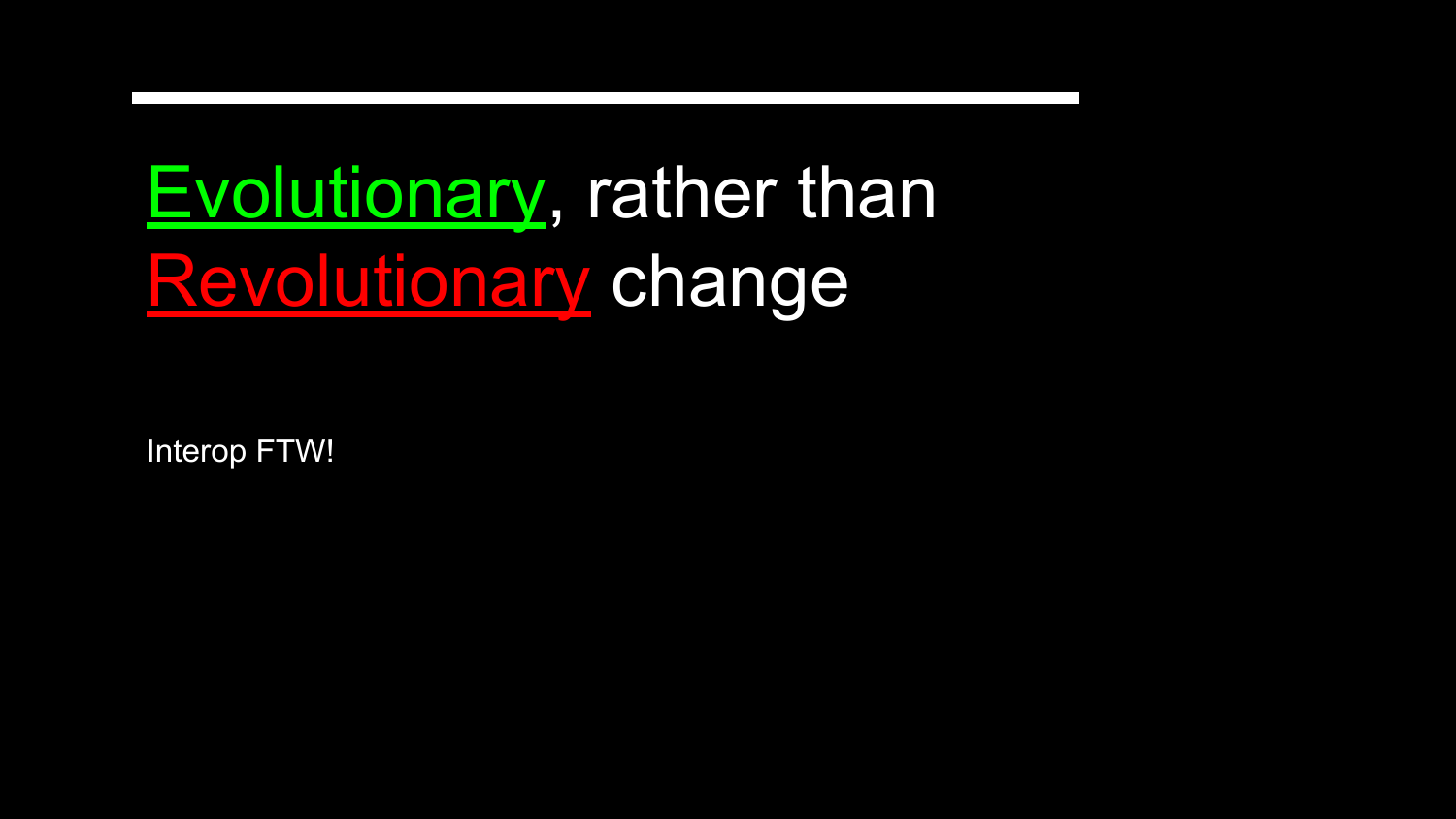### **Building DSL \w Kotlin**

 $\circ$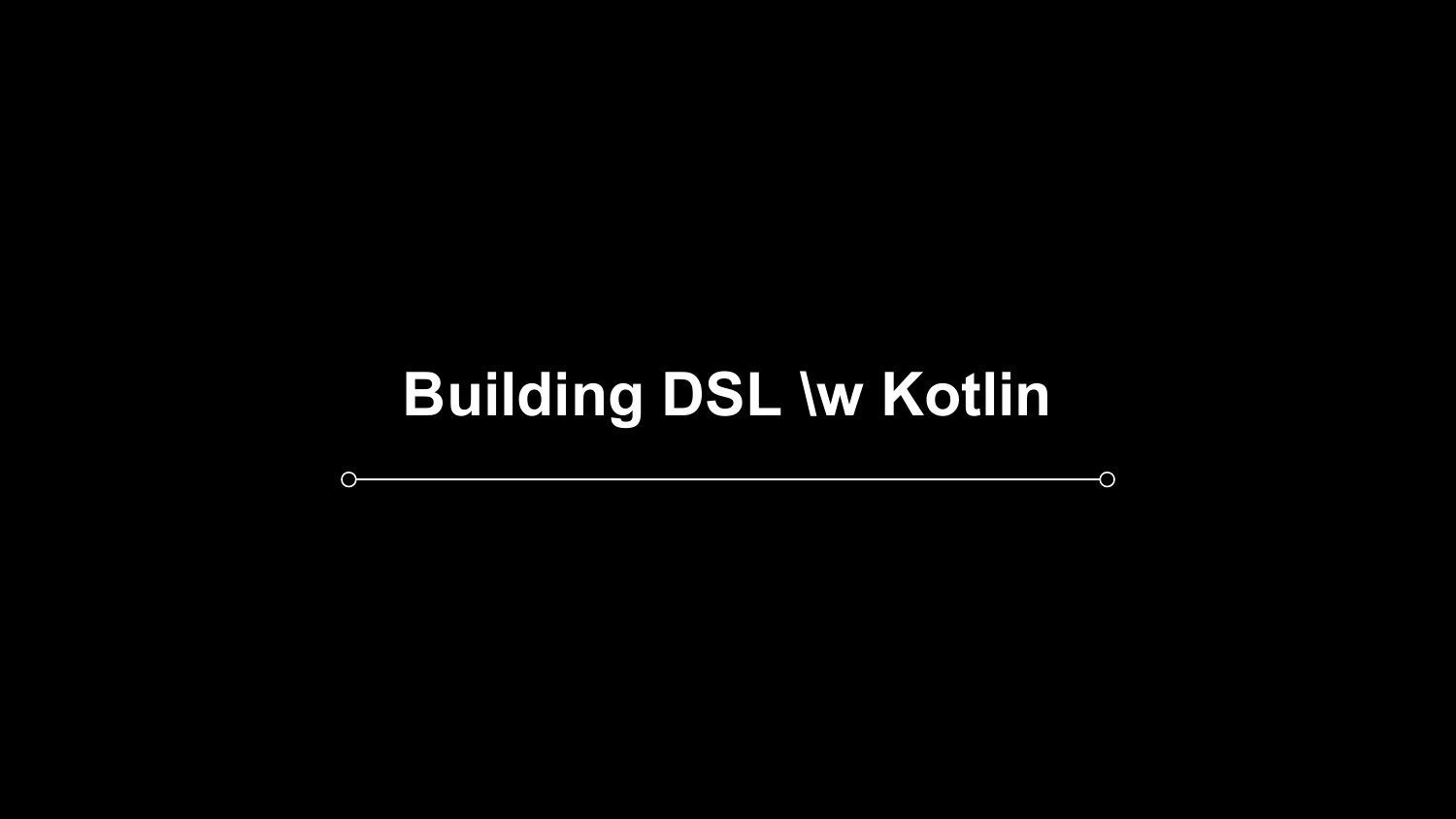## **Function type with receiver**

**class** Div { **var classes** = **"" var text** = **""** }

*div* **{ classes** = **"text pull left" text** = **"Hello!" }**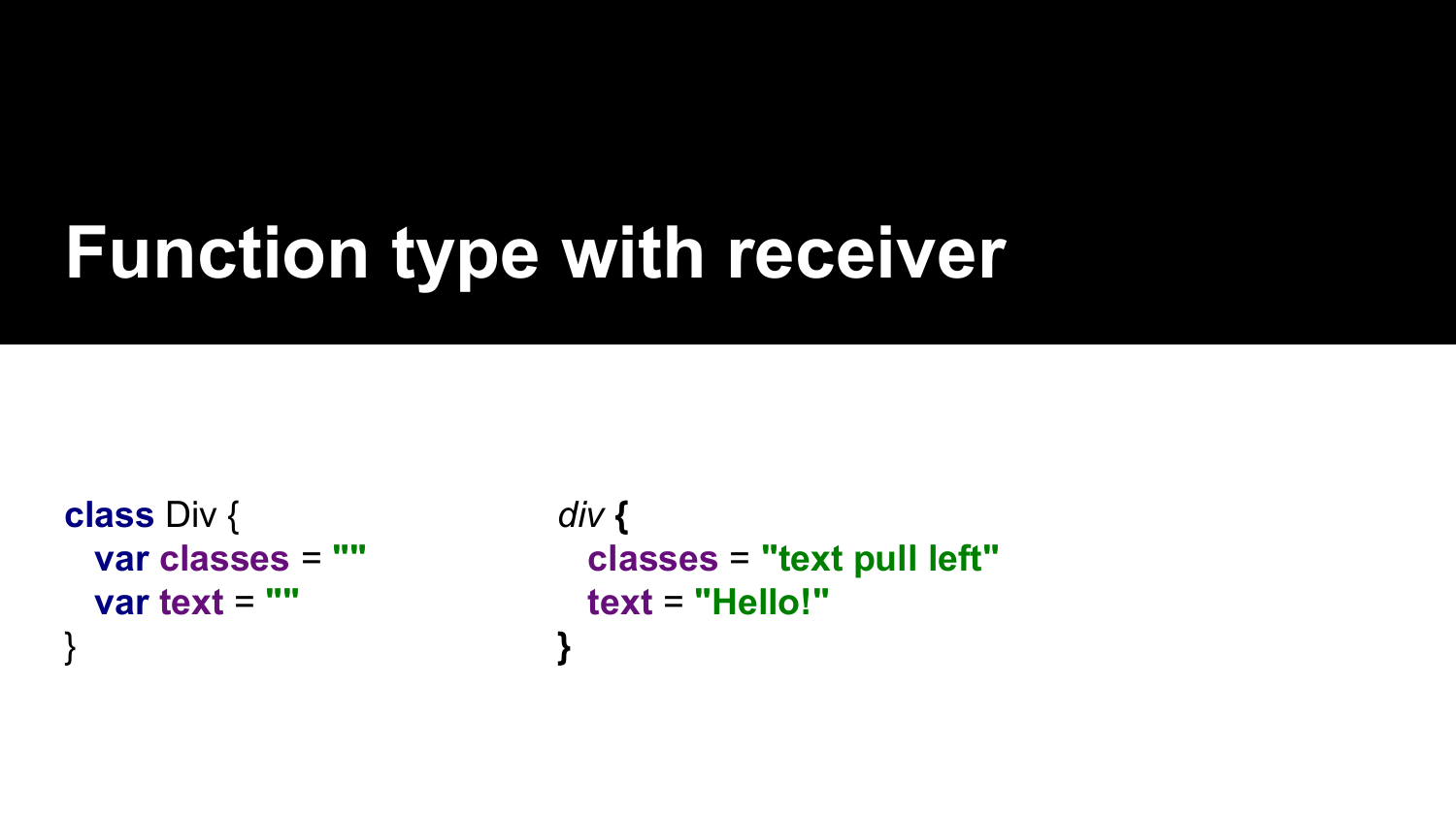## **Function type with receiver**

```
div {
   classes = "text pull left"
   text = "Hello!"
}
```
**fun** div(body: Div.() -> Unit) { **val**  $div = Div()$  body(div) *// ...* }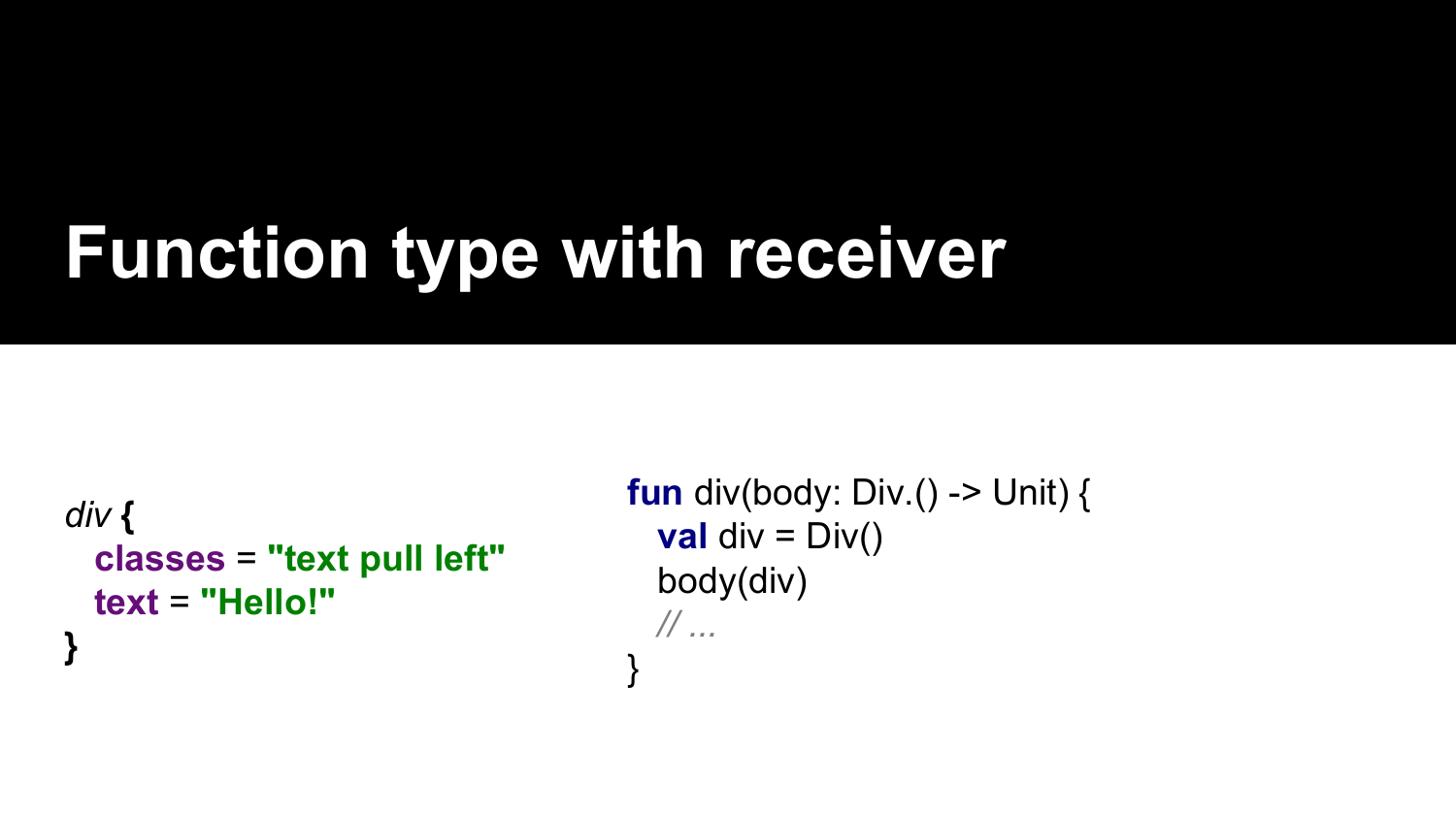## **Operator overloading**

**data class** Cl(**val name**: String)

```
div {
   + Cl("text")
   + Cl("pull left")
   + "Hello!"
```
**}**

**class** Div { **var classes** = *listOf*<Cl>() **var text** = **""**

 **operator fun** Cl.unaryPlus() { **classes** += **this** }

 **operator fun** String.unaryPlus() {  $text += this$ 

} }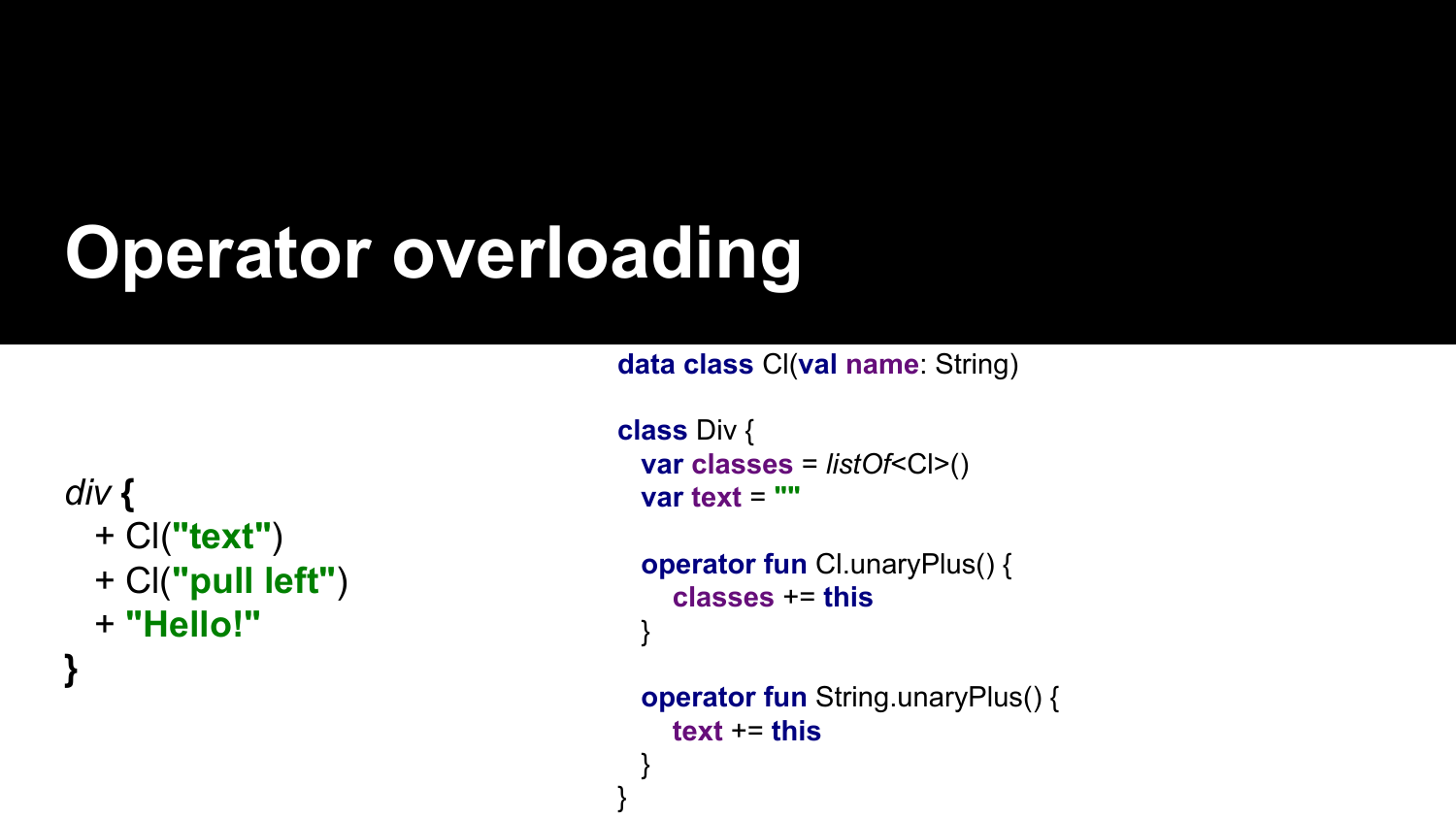## **Extension Properties**

**data class** Cl(**val name**: String)

*div* **{** + **"text"**.*cl* + **"pull left"**.*cl* + **"Hello!"**

**}**

**class** Div { **var classes** = *listOf*<Cl>() **var text** = **""**

```
 val String.cl: Cl
    get() = Cl(this)
 // ...
```
}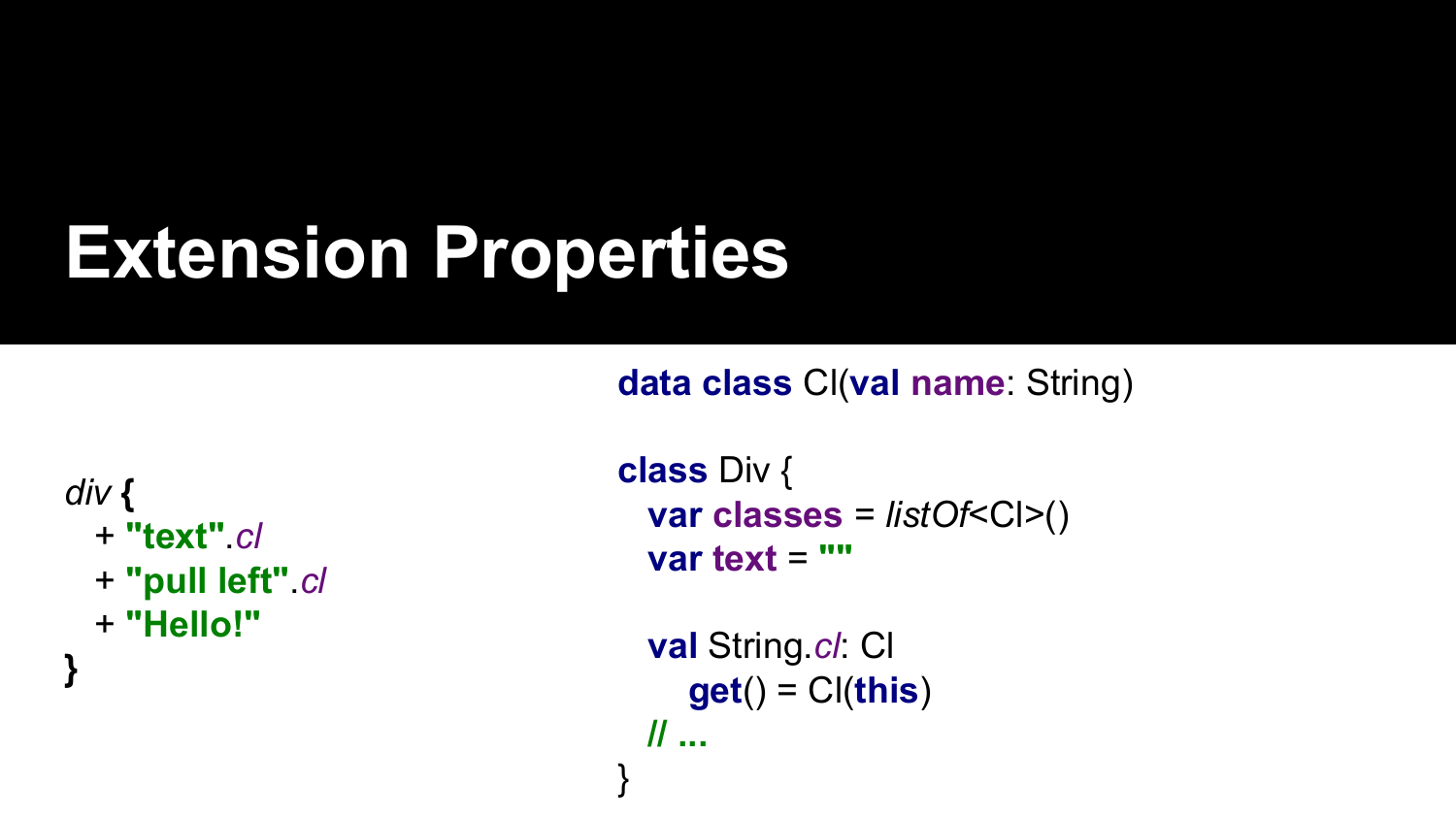## **.apply {}**

**public inline fun** <T> T.apply(block: T.() -> Unit): T { block(); **return this** }

```
val p = Person().apply {
  firstName = "Baruch"
  lastName = "Sadogursky"
}
```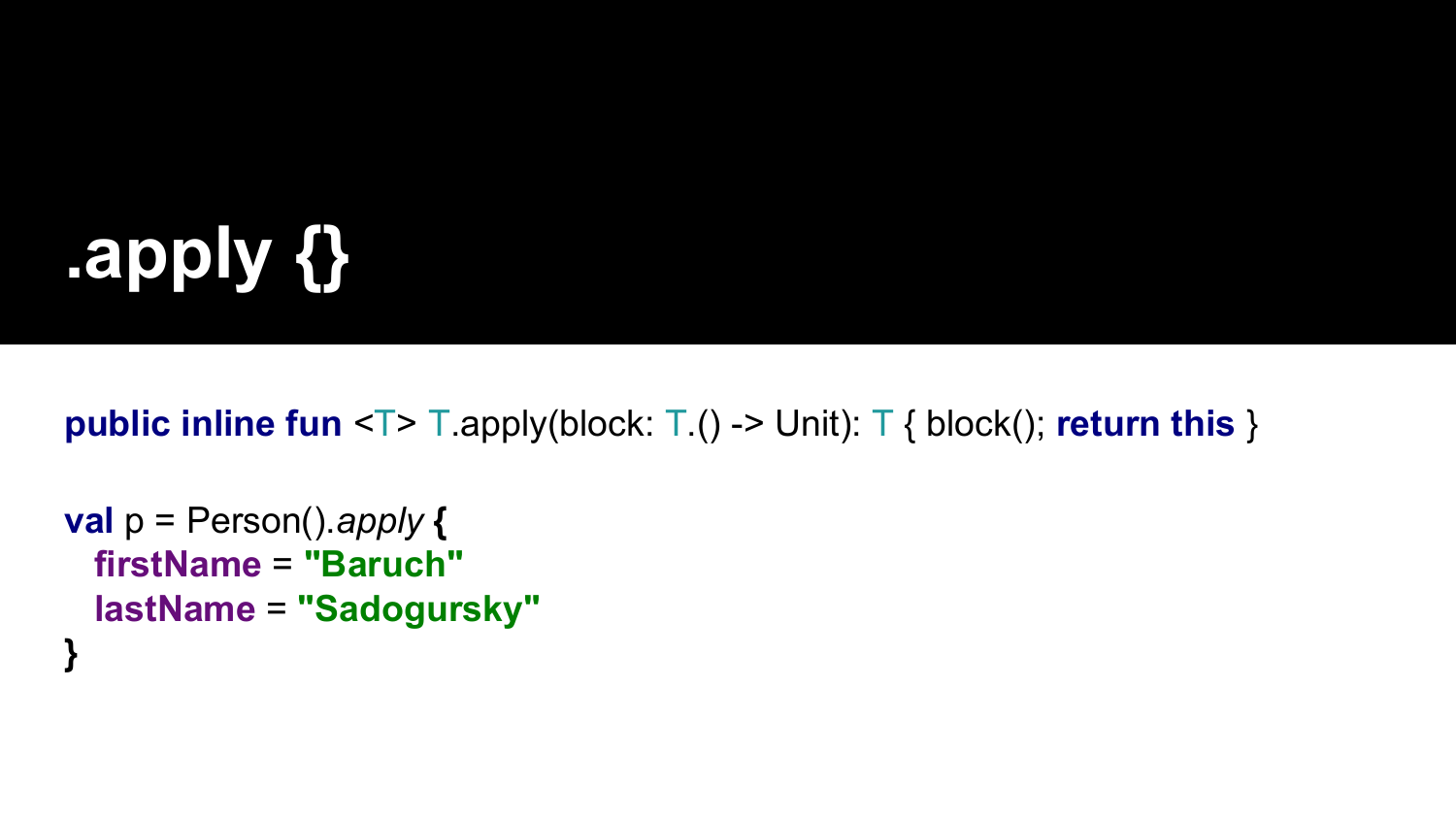# **with() {}**

**public inline fun**  $\leq$ T, R $>$  with(receiver: T, block: T.() - $>$  R): R = receiver.block()

```
val greetings = with(StringBuilder()) {
  append("Hello")
  append("JUG Latvia")
  toString()
}
```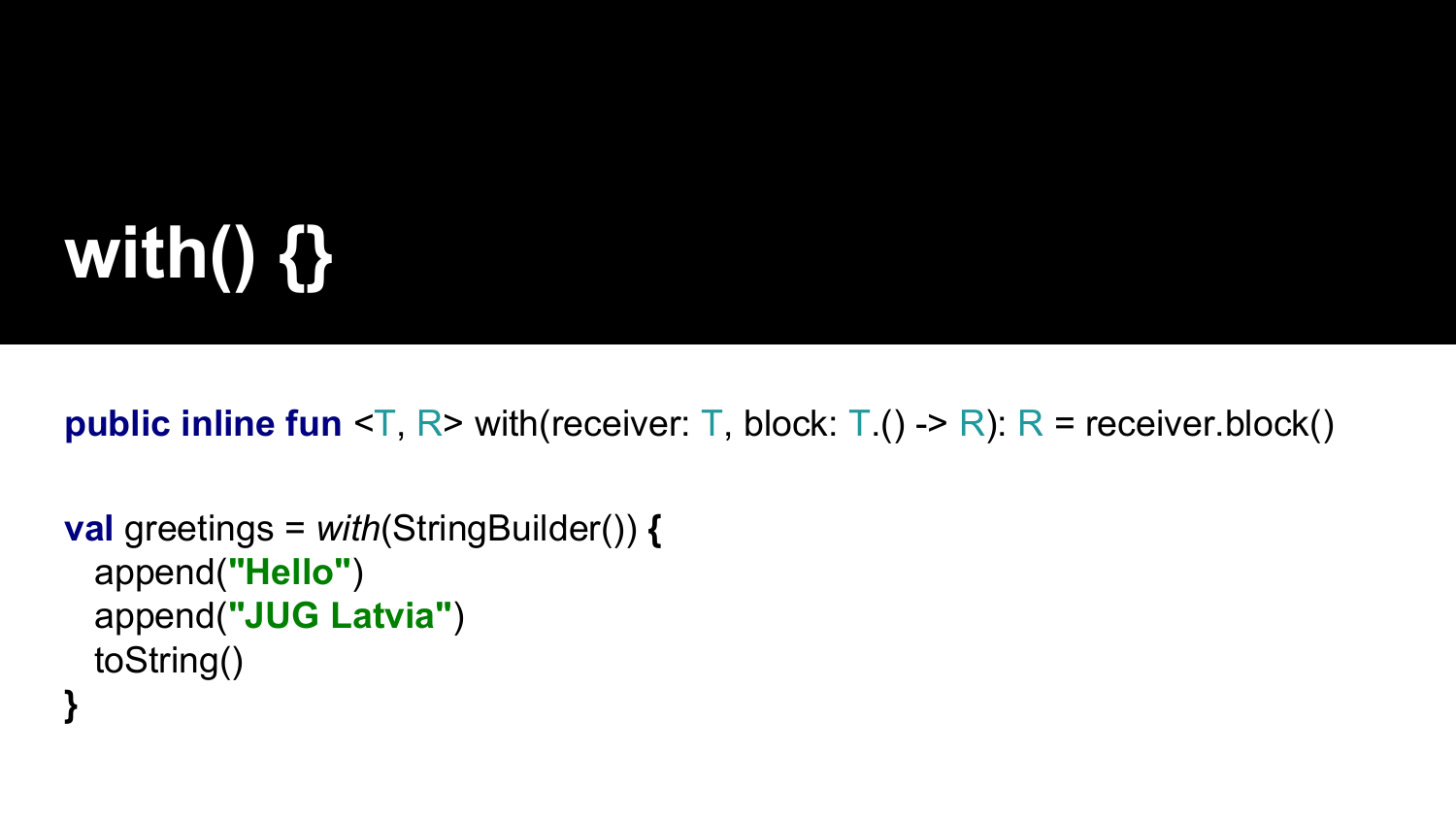## DSL in Kotlin

- + IDE support out of the box
- + Simple
- + Limited set of operators
- Simple
- Limited set of operators